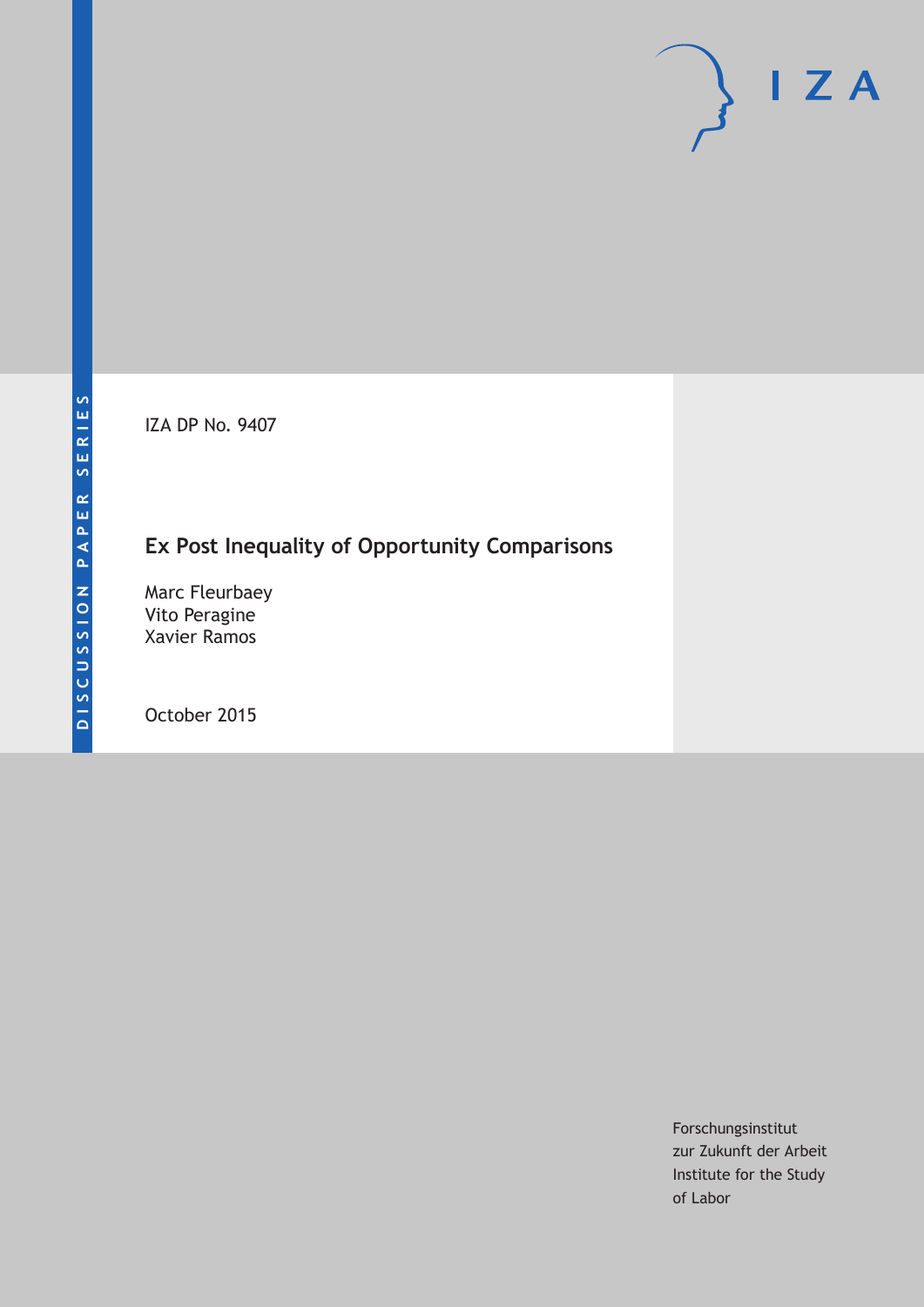# **Ex Post Inequality of Opportunity Comparisons**

## **Marc Fleurbaey**

*Princeton University* 

## **Vito Peragine**

*University of Bari* 

## **Xavier Ramos**

*Universitat Autonòma de Barcelona and IZA*

Discussion Paper No. 9407 October 2015

IZA

P.O. Box 7240 53072 Bonn Germany

Phone: +49-228-3894-0 Fax: +49-228-3894-180 E-mail: iza@iza.org

Any opinions expressed here are those of the author(s) and not those of IZA. Research published in this series may include views on policy, but the institute itself takes no institutional policy positions. The IZA research network is committed to the IZA Guiding Principles of Research Integrity.

The Institute for the Study of Labor (IZA) in Bonn is a local and virtual international research center and a place of communication between science, politics and business. IZA is an independent nonprofit organization supported by Deutsche Post Foundation. The center is associated with the University of Bonn and offers a stimulating research environment through its international network, workshops and conferences, data service, project support, research visits and doctoral program. IZA engages in (i) original and internationally competitive research in all fields of labor economics, (ii) development of policy concepts, and (iii) dissemination of research results and concepts to the interested public.

IZA Discussion Papers often represent preliminary work and are circulated to encourage discussion. Citation of such a paper should account for its provisional character. A revised version may be available directly from the author.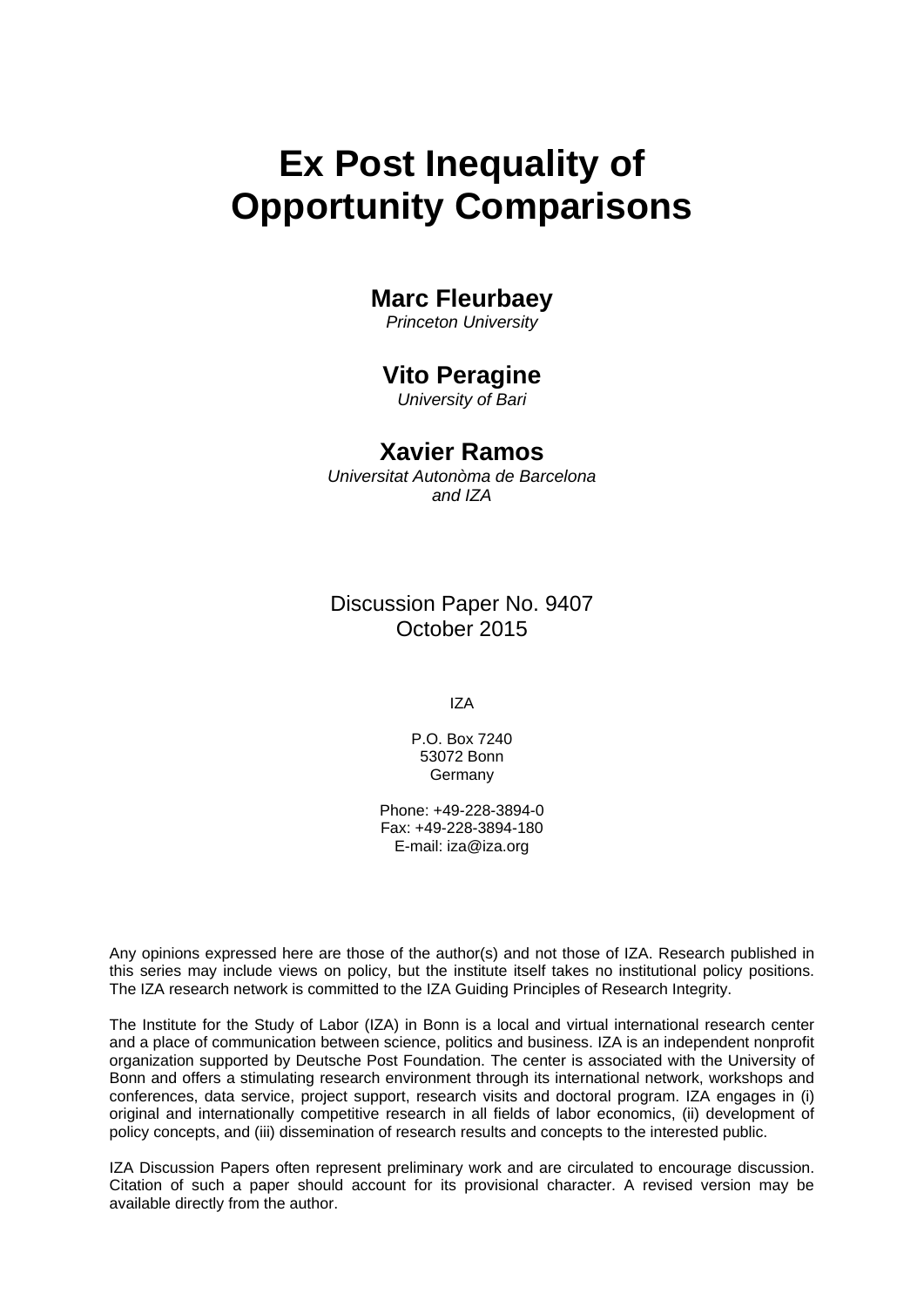IZA Discussion Paper No. 9407 October 2015

## **ABSTRACT**

## **Ex Post Inequality of Opportunity Comparisons\***

In this paper we propose different criteria to rank income distributions according to equality of opportunity. Different from existing ones, our criteria explicitly recognize the interplay between circumstances and effort. We characterize them axiomatically and we compare them with existing criteria; then we propose some scalar measures. We show that our ex post criteria are mostly obtained from "seemingly" ex ante properties. In the second part of the paper we apply our new criteria to measuring inequality of opportunity in Germany. We illustrate our ex-post inequality of opportunity approach based on classes by means of the German Socio-Economic Panel (SOEP) for the first decade of the 2000s.

JEL Classification: D3, D63, D71

Keywords: equality of opportunity, ex post/ex ante, compensation, reward, SOEP, Germany

Corresponding author:

 $\overline{a}$ 

Xavier Ramos Universitat Autònoma de Barcelona Depart Econ Aplicada Campus UAB Bellaterra 08193 **Spain** E-mail: xavi.ramos@uab.cat

<sup>\*</sup> Xavier Ramos acknowledges financial support of projects ECO2013-46516-C4-1-R (Ministerio de Ciencia y Tecnología) and SGR2014-1279 (Generalitat de Catalunya).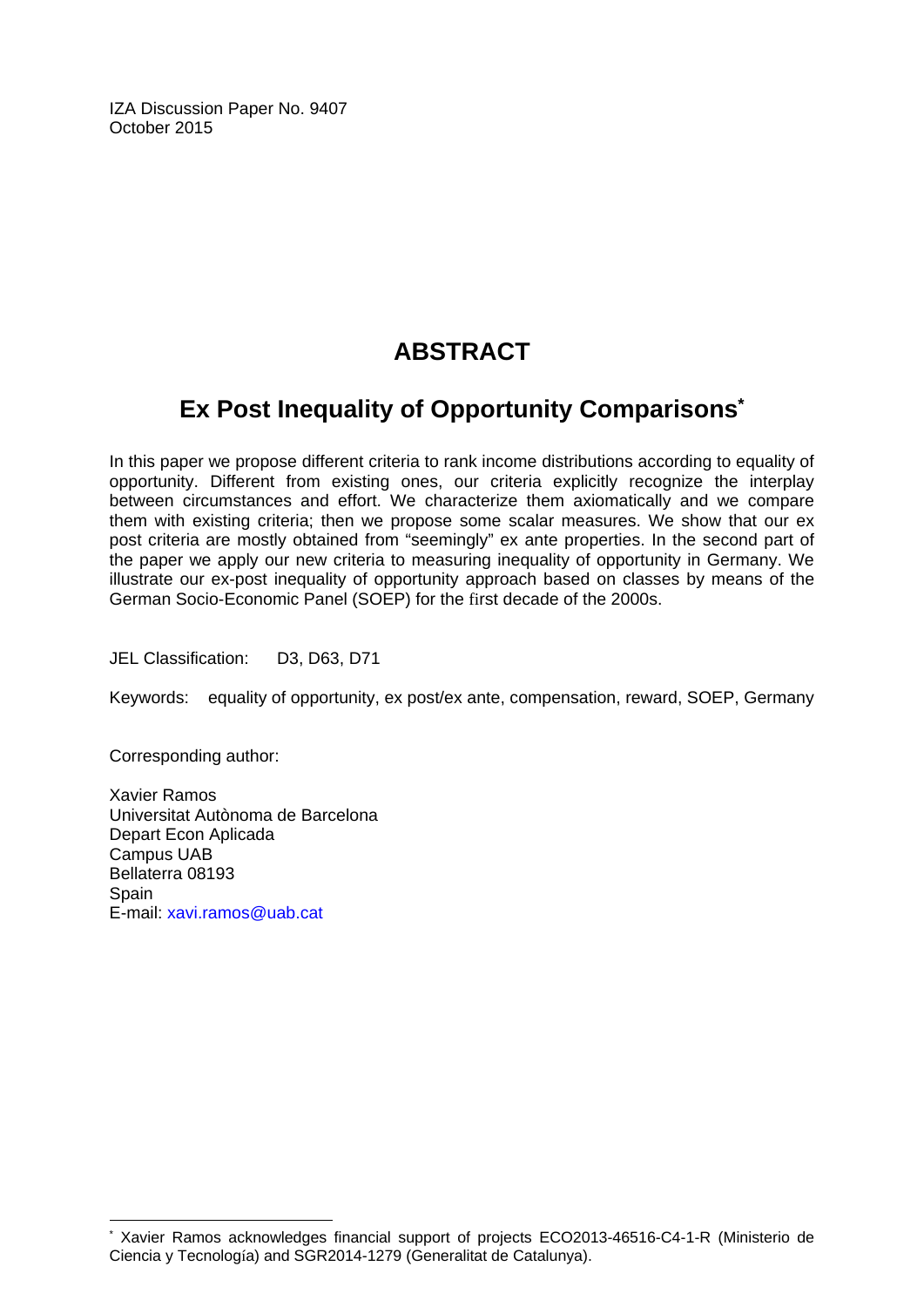## 1 Introduction

The equality of opportunity (EOp) literature has proposed a number of criteria and methods to rank outcome distributions on the basis of the inequality of opportunity (IOp) they exhibit. These criteria revolve around the idea of distinguishing fair inequalities, i.e., outcome inequalities due to effort and responsibility, from the unfair inequalities that are instead due to exogenous circusmtances (such as race, gender, parental background). For recent surveys, see Ramos and Van de gaer (2015), Ferreira and Peragine (2015), Roemer and Trannoy (2015).

Two main approaches have been proposed to accomplish such a task: the ex ante approach, where the focus is on the inequalities between individual opportunity sets, and the ex post approach, where the focus is on the outcome inequalities among individuals at the same effort level. Theoretical research has shown the incompatibility between these two approaches (Fleurbaey and Peragine, 2013), thereby signaling that they do capture different aspects of the equality of opportunity ideal. And subsequent empirical research has shown that rankings based on the ex ante and ex post approaches do differ when confronted with real data (see, among others, Checchi et al. 2010 and Aaberge et al. 2011).

To be more specific, the canonical model of EOp generally assumes the individual outcome to be a function of two classes of variables, circumstances and effort. Then the ex ante approach proceeds by partitioning the population into types, a type being the set of individuals with the same circumstances. The type is a crucial ingredient of the model: in fact, in the ex ante approach, the type-speciÖc distribution of outcomes, i.e., the distribution conditional on circumstances, is interpreted as the opportunity set available to all and each individual in the type. Hence, the inequality between opportunity sets is captured by measuring inequality between the type-specific outcome distributions. Within this approach, different methodologies have been proposed that try to capture such inequality, the most popular being the one that evaluates the type distribution by a simple statistic, its mean, and therefore compares two distributions by comparing<sup>1</sup> (say by Lorenz or generalized Lorenz criteria) the respective distribution of the type means. This boils down to comparing the smoothed distributions that are obtained by substituting to each individual income the mean income of the type she belongs to.

While computationally simple and, therefore, often used, this approach can be, and has been in fact, criticized as too simplistic: it ignores the interplay between circumstances and effort. It ignores, in other words, that the impact of circumstances on outcome, which is exactly what one tries to capture when measuring IOp, can be different at different effort levels.

On the other hand, the expost approach proposes a different partition of the population: into tranches, a tranche being a set of the individuals with the same effort level. Once this partition is made, measuring inequality of opportunity amounts to measuring outcome inequality within each tranche. To declare one

 $<sup>1</sup>$  Here we refer to partial orderings and dominance conditions, but of course indices and</sup> complete orderings are also possible and have been defined in the literature.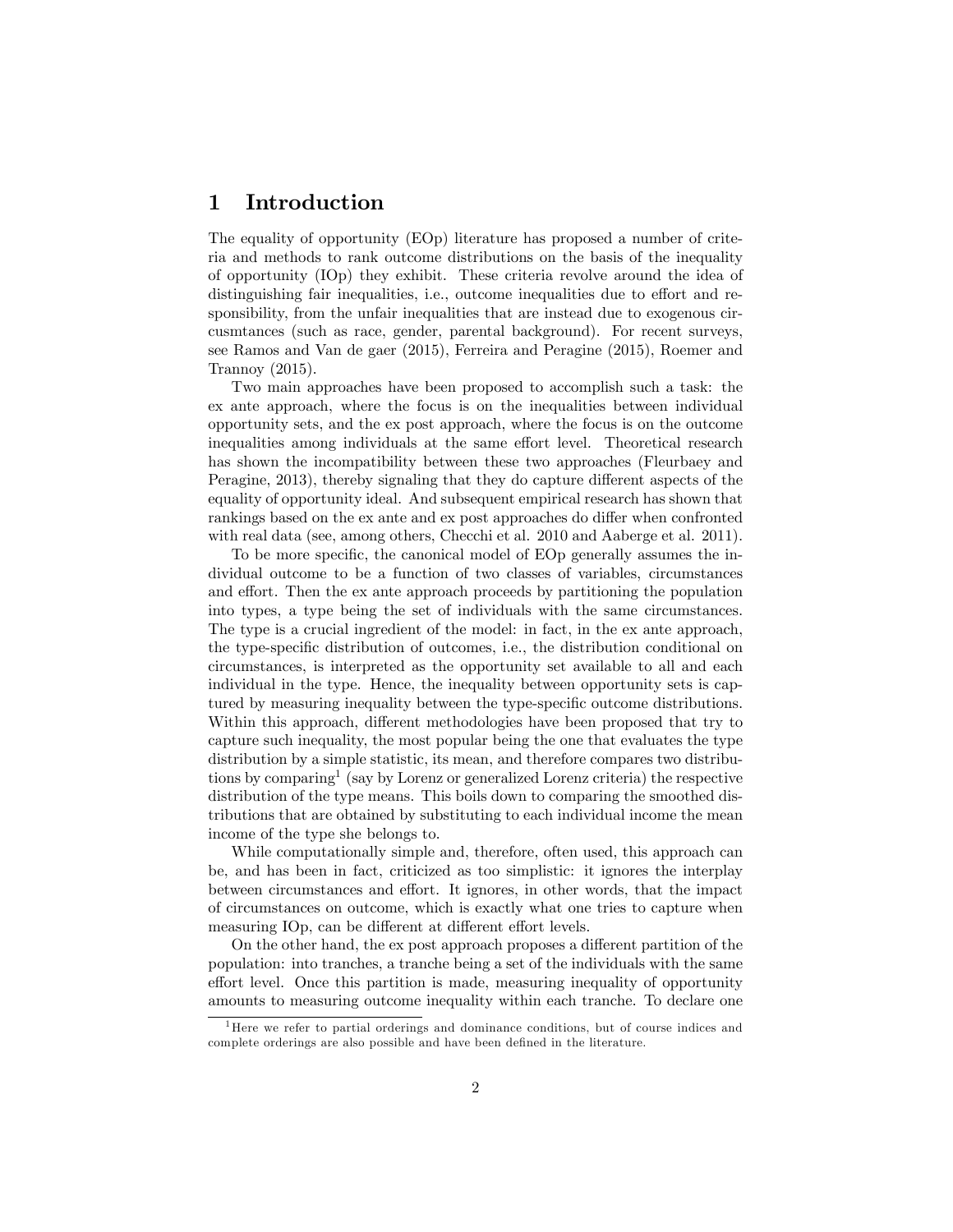distribution better than another one it has to obtain dominance (say by Lorenz or generalize Lorenz criteria) at each and every tranche. This method, proposed and used, among others, by Peragine (2002) and Aaberge et al (2011), is surely correct in principle, however it is also very demanding. A less demanding ex post criterion to rank distributions has been proposed by Roemer (1998): it proposes to look only at the worst off individuals in each tranche. Hence he proposes a maximin rule where the minimum is referred to the lowest position in the tranche distribution.

Our paper is close in spirit to Roemer's proposal. However, we find it too limited to evaluate only the worst off in each tranche. Here we propose an alternative ex post criterion which can be interpreted as a generalization of Roemer's: for our criterion, not only the worst off, but also the second worst off, and the third worst off and so on are taken into account.<sup>2</sup> More precisely, we define a *class* as a set of individuals that sit at the same position in their respective tranche distributions. The first class is exactly Roemer's maximand. But, contrary to Roemer, we now consider all classes. Members of the same class, in our construction, have exerted different degrees of responsibility; however, *via* the effect of the circumstances, they are at the same position in their tranche distribution. Our ex post criteria will be based on the idea of reducing the inequality between classes.

In this paper we propose different ex post criteria based on such idea: we characterize them axiomatically and we compare them with existing criteria; then we propose some scalar measures. We show that our ex post criteria are mostly obtained from "seemingly" ex ante properties.

In the second part of the paper we apply our new criteria to measuring inequality of opportunity in Germany. We illustrate our ex-post inequality of opportunity approach based on classes, by means of the German Socio-Economic Panel (SOEP) for the first decade of the 2000s.

Our results show that the class approach does yield different point estimates of inequality of opportunity with respect to the ex ante (type) and the ex post (tranche) approaches, both in absolute levels and as percentage of outcome inequality. However, the ordering of the three approaches crucially depends on the number of types, tranches, and classes. The class approach also reacts differently than the other ex post approach to changes in the number of partitions.

### 2 The model

Each individual is fully described by two sets of traits: circumstances beyond individual control,  $\mathbf c$ , and responsibility characteristics,  $e$ , called effort. Circumstances and effort belong to finite sets  $C = {\mathbf{c}_1, ..., \mathbf{c}_n}$  and  $E = \{e^1, ..., e^m\}.$ 

The outcome of interest is generated by a function  $g : \Omega \times \Theta \to \mathbb{R}_+$ :

 $x = q(\mathbf{c}, e)$ .

 $2$ The idea of extending Roemer's criterion was first proposed by Zapata (2011).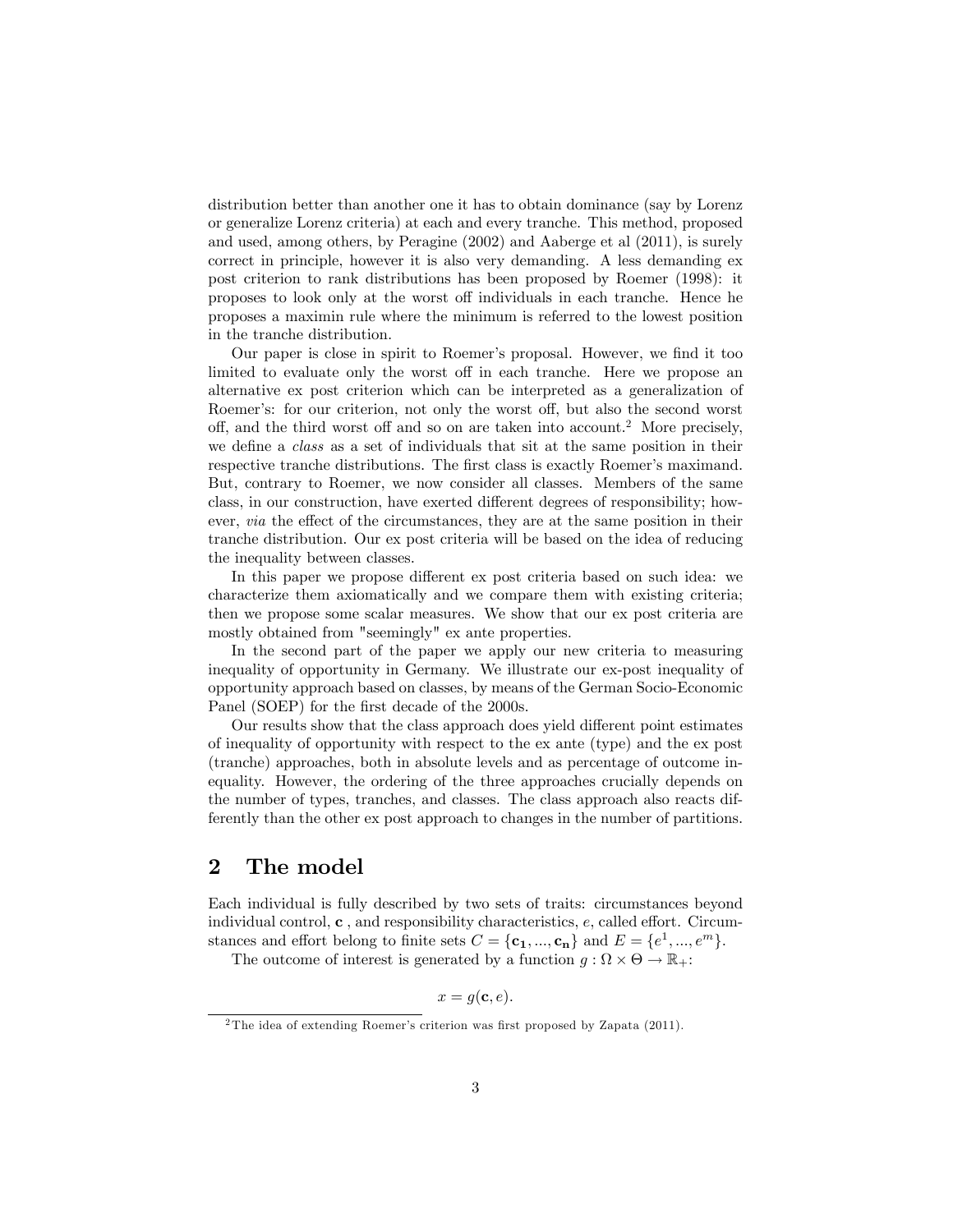Figure 1: Outcome distribution

|          | $\scriptstyle{e_1}$ | $e_2$     | eз        |
|----------|---------------------|-----------|-----------|
| $_{c_1}$ | $x_{1,1}$           | $x_{1,2}$ | $x_{1,3}$ |
| $c_2$    | $x_{2,1}$           | $x_{2,2}$ | $x_{2,3}$ |
| $c_3$    | $x_{3,1}$           | $x_{3,2}$ | $x_{3,3}$ |
|          |                     |           |           |

This model excludes the existence of random components:<sup>3</sup> for all  $i = 1, ..., n$ and for all  $j = 1, ..., m$ , by  $x_i^j$  we denote the outcome generated by circumstances  $\mathbf{c}_i$  and effort  $e^j$ .

In the general case, we would have different proportions  $w_i^j$  of individuals with outcome  $x_i^j$ , such that, with normalization,  $\sum_{i=1}^n \sum_{j=1}^m w_i^j = 1$ . However, to simplify the notation, we consider a model in which  $w_i^j = w_h^k$ , for all  $i, h = 1, ..., n$  and for all  $j, k = 1, ..., m$ . Moreover we assume full observability of circumstances, effort, and outcome (alternatively, we assume that the effort can be proxied, as in Roemerís percentile approach). Hence our distribution of circumstances, effort and outcomes can be represented by an outcome matrix:

$$
X = \begin{bmatrix} x_1^1 & x_1^j & x_1^m \\ ... & ... & ... \\ x_i^1 & x_i^j & x_i^m \\ ... & ... & ... \\ x_n^1 & x_n^j & x_n^m \end{bmatrix}
$$

Figure 1 represents the distribution of outcome  $X$  in a simplified representation with  $|\Omega| = 3$  and  $|\Theta| = 3$  and  $w_{i,j} = 1$  for all  $i, j$ .

We can identify two different partitions. Each row in a matrix is the outcome vector of a 'type', defined as the set of individuals sharing the same circumstances. Hence, for all  $i = 1, \ldots, n$ , type i is the set of individuals with circumstances  $\mathbf{c}_i$ ; the outcome vector of type i is denoted by  $X_i$  and  $\mu(X_i)$ is the average outcome of type  $i$ . The overall outcome distribution can also be written as  $X = \{X_1, X_2, ..., X_n\}$ . The second partition is defined by effort: each group in this partition is called a 'tranche', and includes all individuals that exerted the same effort. For all  $j = 1, ..., m$ , tranche j is the set of individuals who have chosen effort  $e^j$ ; the tranche j outcome distribution is represented by the column j in the matrix and is denoted by  $X^j$ ;  $\mu(X^j)$  is the average outcome of tranche  $j$ . Therefore the outcome distribution can also be written as  $X = \{X^1, X^2, ..., X^m\}.$ 

<sup>3</sup> This is consistent with the ex post approach. Inequalities in luck, considered after random factors have struck, are most naturally considered to be part of the circumstances. See Lefranc et al. (2009) for a different model in which luck is treated as a third argument and is not compensated.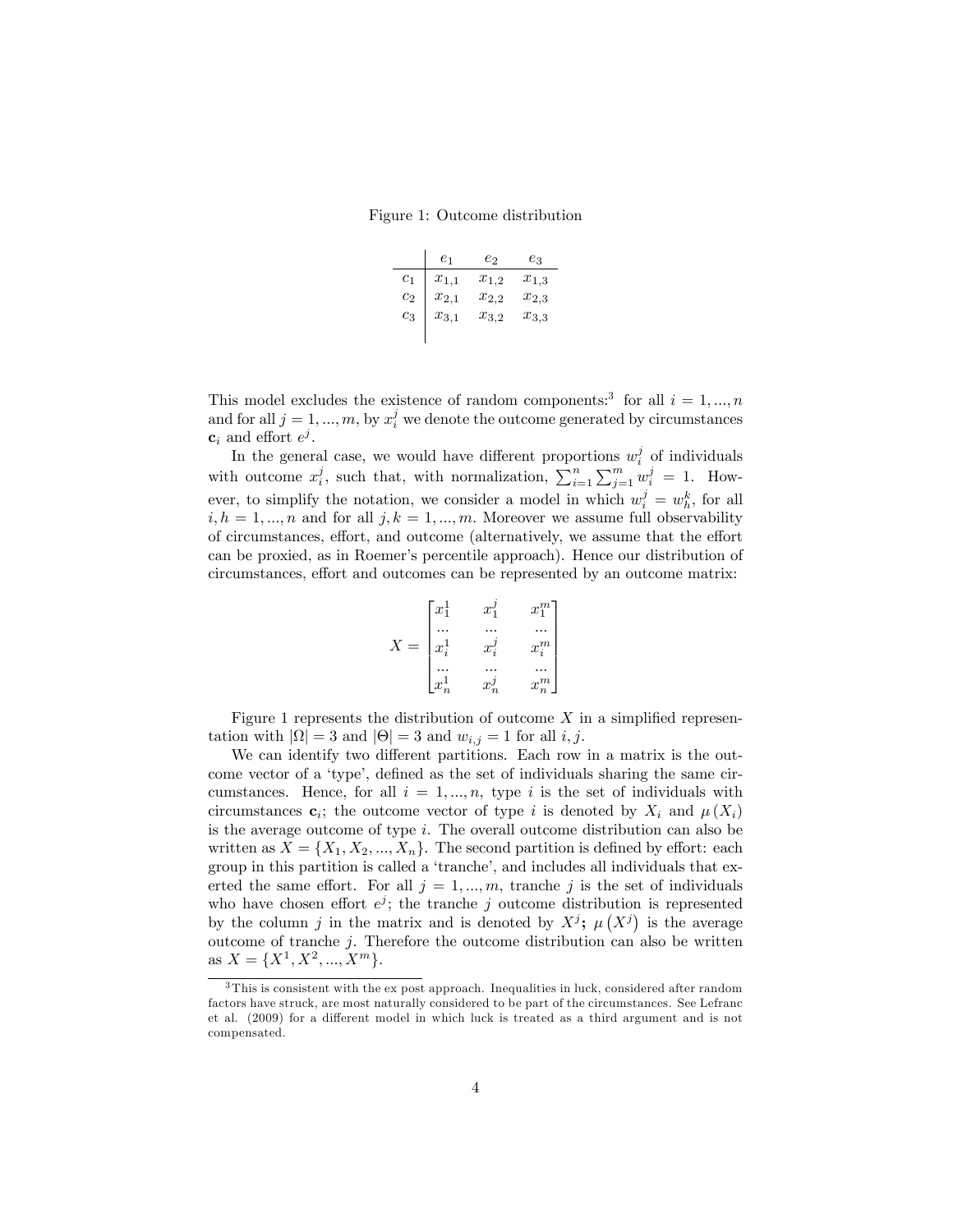Let  $D$  be the set of admissible distributions. Moreover let  $D^>$  be the set of distributions characterized by vector dominance (denoted by  $\geqslant$ ) of the type distributions:  $D^> =: \{ X \in D : X_i \geq X_{i+1}, \forall i \}.$ 

Starting from the original distribution  $X \in D$ , we can construct a new distribution  $X^>$  by permuting each tranche distribution so that now  $X^> \in D^>$ . Hence, in this transformed distribution the rows dominate each other: we call the rows of this new distribution "classes" (by a slight abuse of terminology, we also call class the set of individuals whose outcomes constitute a class distribution) and we denote them by  $X_i^>$ . We assume they are ordered such that  $X_i^{\geq} \geq X_{i+1}^{\geq}, \forall i = 1, ..., n-1$ . Hence we have a further partition of the original distribution X into classes, so that  $X^>$  can be written as:  $X^> = \{X_1^>, X_2^>, ..., X_n^*\}.$ 

Starting from an original distribution  $X \in D$ , we can also construct a new distribution  $X^+$  by permuting each type distribution so that  $(x^+)_i^j \le (x^+)_i^{j+1}$ i for all  $j = 1, ..., m - 1$ . This is automatically obtained when effort is measured via Roemer's identification assumption, i.e., by the rank in the distribution of the type.

Members of the same class, in our construction, have exerted different degrees of responsibility; however, *via* the effect of the circumstances, they sit at the same position in their respective tranche distribution. Hence we take the position of individuals in the respective tranche distribution as an interpersonal comparable measure of the impact of circumstances. Those who are the worst o§ in their tranches, i.e., members of the lowest class, share the feature that they are the most disadvantaged by circumstances —even if they belong to different types. Those who are at the top in their tranches, i.e., members of the highest class, are the most advantaged by circumstances. And so on for the intermediate classes. In this way we are able to capture the effect of circumstances in a comparable way across individuals, given their level of effort.

For a given distribution  $X \in D$ , let  $\mathbf{1}_m$  be the unit vector of size m, we can define the following smoothed distribution, which contains only inequality between types and not within types:

 $\mu(X) := (1_m \mu(X_1), ..., 1_m \mu(X_n)).$ 

Moreover, let  $\succeq_{FOD}$ ,  $\succeq_{L} \succeq_{GL}$  denote the first order dominance, Lorenz and generalized Lorenz dominance respectively.

We are interested in ranking members of D according to equality of opportunity.

## 3 Equality of opportunity partial orderings

The existing literature has explored two main approaches to measuring opportunity inequality: the ex ante and the ex post approach.

Ex post opportunity inequality: There is  $EOp$  if all those who exert the same effort have the same outcome. Inequality of opportunity decreases if outcome inequality decreases among the individuals at the same degree of effort.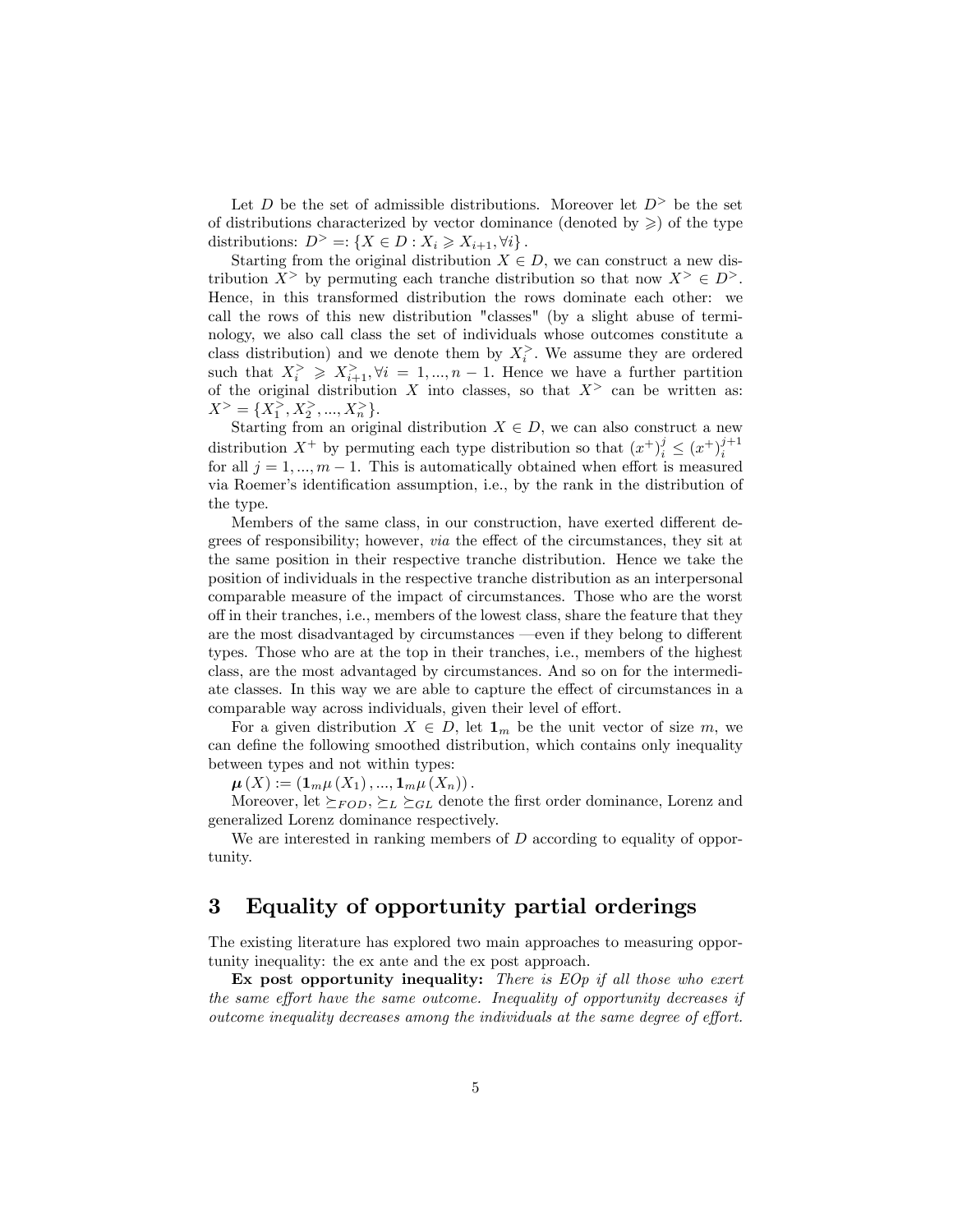The ex post EOp focuses on the effect of circumstances on *individual out*comes. Hence, to implement such approach, one needs to identify the effort of individuals: this is why we call it the ex post approach.

This is the approach proposed by Roemer (1993, 1998) and Fleurbaey (2008).

On the contrary, the ex ante approach focuses on the effect of circumstances on the types' outcomes, as summarized by the type income distribution, which is interpreted as the individual opportunity set. The utilitarian version focuses exclusively on the type means. Hence, to implement such approach, one does not need to observe the effort, but only the outcome distribution of each type.

#### The ex ante approach.

There is EOp if the opportunity sets have the same value, regardless of the circumstances. Inequality of opportunity decreases if inequality between individual opportunity sets decreases.

The ex ante approach puts special emphasis on the differences in the outcome prospects for classes of individuals with identical circumstances. Accordingly, it focuses on inequality between types. This is the approach proposed, in different frameworks, by Van de gaer (1993) and Kranich (1996).

Hence, the ex ante approach is more focused on inequalities between social groups. In contrast, the ex post approach scrutinizes individual outcome inequalities due to their belonging to social groups.

More precisely, the existing literature has proposed and characterized, in a variety of settings, the following partial orderings.

1) Ex ante Utilitarian:<sup>4</sup> For all  $X, Y \in D, X \succeq Y$  if and only if  $\sum_{i=1}^{k} \mu(X_i) \geq$  $\sum_{i=1}^{k} \mu(Y_i) \ \forall k = 1, ..., n$  (Peragine 2002).

2) Ex ante Pareto: For all  $X, Y \in D$ ,  $X \succeq Y$  if and only if  $\sum_{i=1}^{k} X_i \geq_{FOD}$  $\sum_{i=1}^{k} Y_i \ \forall k = 1, ..., n$  (Peragine and Serlenga 2008).

3) Ex post : For all  $X, Y \in D, X \succeq Y$  if and only if  $X^j \geq_{GL} Y^j \ \forall j = 1, ..., m$ (Peragine 2002, see also Aaberge et al 2011).

Scalar inequality measures naturally associated to rankings 1 and 3 have also been proposed and applied in empirical works (see Checchi and Peragine 2010, Ferreira and Gignoux 2011, and Aaberge et al 2011).

The aim of this paper is to further explore the ex post approach and to propose new criteria coherent with such view. We propose the following equality of opportunity partial orderings:

**Definition 1** Utilitarian ex post : For all  $X, Y \in D, X \succeq_{U-EOP} Y$  if and only if  $\mu(X^>)\succeq_{GL} \mu(Y^>)$ .

**Definition 2** Anonymous ex post: For all  $X, Y \in D, X \succeq_{A- EOP} Y$  if and only if  $\sum_{i=1}^{k} X_i^{>+} \ge \sum_{i=1}^{k} Y_i^{>+} \forall k = 1, ..., n$ 

**Definition 3** Non anonymous ex post: For all  $X, Y \in D, X \succeq_{NA-EOP} Y$  if and only if  $\sum_{i=1}^{k} X_i^{\ge} \ge \sum_{i=1}^{k} Y_i^{\ge} \ \forall k = 1, ..., n$ 

 $4\,\mathrm{An}$  agnostic (non-utilitarian) version of the ex ante equality of opportunity criterion would be the following: For all  $X, Y \in D, X \succeq Y$  if and only if  $\sum_{i=1}^{k} X_i \geq \sum_{i=1}^{k} Y_i \ \forall k = 1, ..., n$ .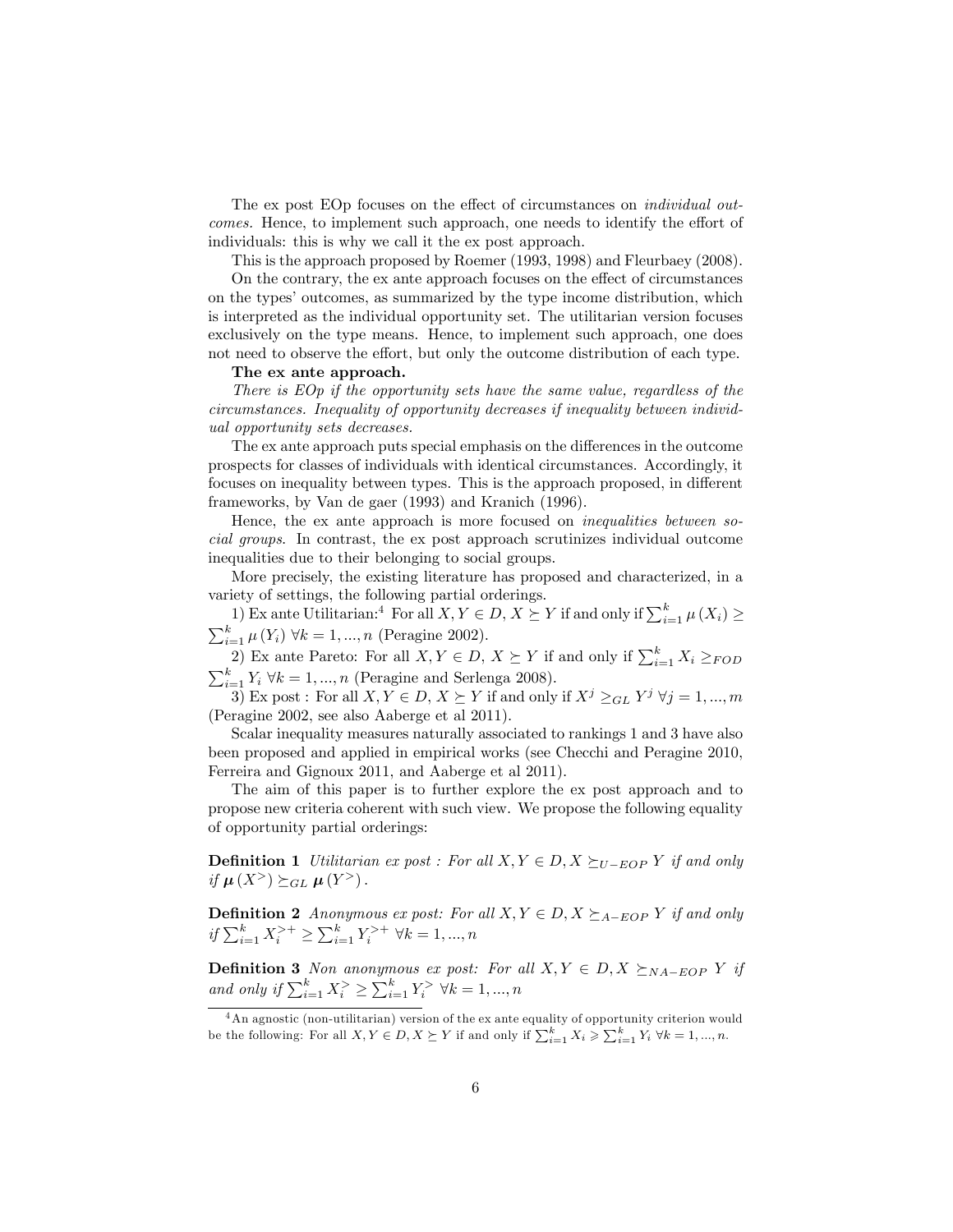**Definition 4** Egalitarian ex post: For all  $X, Y \in D, X \succeq_{E- EOP} Y$  if and only if  $\sum_{i=1}^{k} X_i^{>+} \succeq_{GL} \sum_{i=1}^{k} Y_i^{>+} \ \forall k = 1, ..., n$ 

The criterion  $\geq_{U- EOP}$  is a standard generalized Lorenz dominance applied to the smoothed distributions obtained from  $X$  and  $Y$  after partitioning such distributions into classes:  $(\mathbf{1}_{N_1}\mu(X_1^{\geq}),...,\mathbf{1}_{N_n}\mu(X_n^{\geq}))\geq_{GL}(\mathbf{1}_{N_1}\mu(Y_1^{\geq}),...,\mathbf{1}_{N_n}\mu(Y_n^{\geq}))$ . It is based on a judgment of neutrality with respect to the outcome inequality within a class.

The criterion  $\geq_{A-EOP}$  is a sequential test of first order dominance. For each of the two distributions  $X, Y$ , start from the lowest class, then add the second, then the third, and so on, until one obtains the overall distribution. At each step check for first order dominance of one distribution over the other.<sup>5</sup> It is based on a position of indifference with respect to the relationship between effort and outcome.<sup>6</sup>

The criterion  $\succeq_{NA-EOP}$  is a sequential test of vector dominance. For each of the two distributions  $X, Y$ , start from the lowest class, then add the second, and so on. At each step, check for dominance of one distribution over the other. This "agnostic" criterion is compatible with all views about the link between effort and outcomes.

The difference between  $\geq_{A-EOP}$  and  $\geq_{NA-EOP}$  is in the anonymity axiom: this becomes relevant in an empirical application, because the ordering by effort, in a given class, can be different from the ordering according to incomes.

Notice that, in the case of using Roemer's identification axiom for the identification of effort, there is no difference between anonymous and non anonymous, as the ordering within a class is the same either according to income or effort.

The criterion  $\geq_{E- EOP}$  is a sequential test of second order dominance. This dominance relation can also be interpreted as generalized Lorenz dominance within each tranche.

Notice also the following implications: For all  $X, Y \in D$ ,

$$
X \succeq_{NA-EOP} Y \Rightarrow X \succeq_{A-EOP} Y \Rightarrow X \succeq_{E-EOP} Y \Rightarrow X \succeq_{U-EOP} Y.
$$

### 4 The axioms

Consider the following axioms that can be imposed on the relation  $\succeq$  defined on  $D$ . The first one says if each tranche has a weakly better distribution, then the whole matrix is weakly preferable.

**Axiom 5 Dominance (DOM).** For all  $X, Y \in D$ , if for all tranches  $j =$  $[1, ..., m, [X^j, X^j, ..., X^j] \succeq [Y^j, Y^j, ..., Y^j]$  then  $X \succeq Y$ . If  $[X^j, X^j, ..., X^j]$  $[Y^j, Y^j, ..., Y^j]$  for at least one j, then  $X \succ Y$ .

 $5$ Notice that the rankings in definitions 1 and 2 coincide respectively to the rankings 1) and 2) if  $X, Y \in D^>$ .

<sup>&</sup>lt;sup>6</sup>Notice that the rankings in definitions 1 and 2 coincide respectively to the rankings 1) and 2) if  $X, Y \in D^>$ .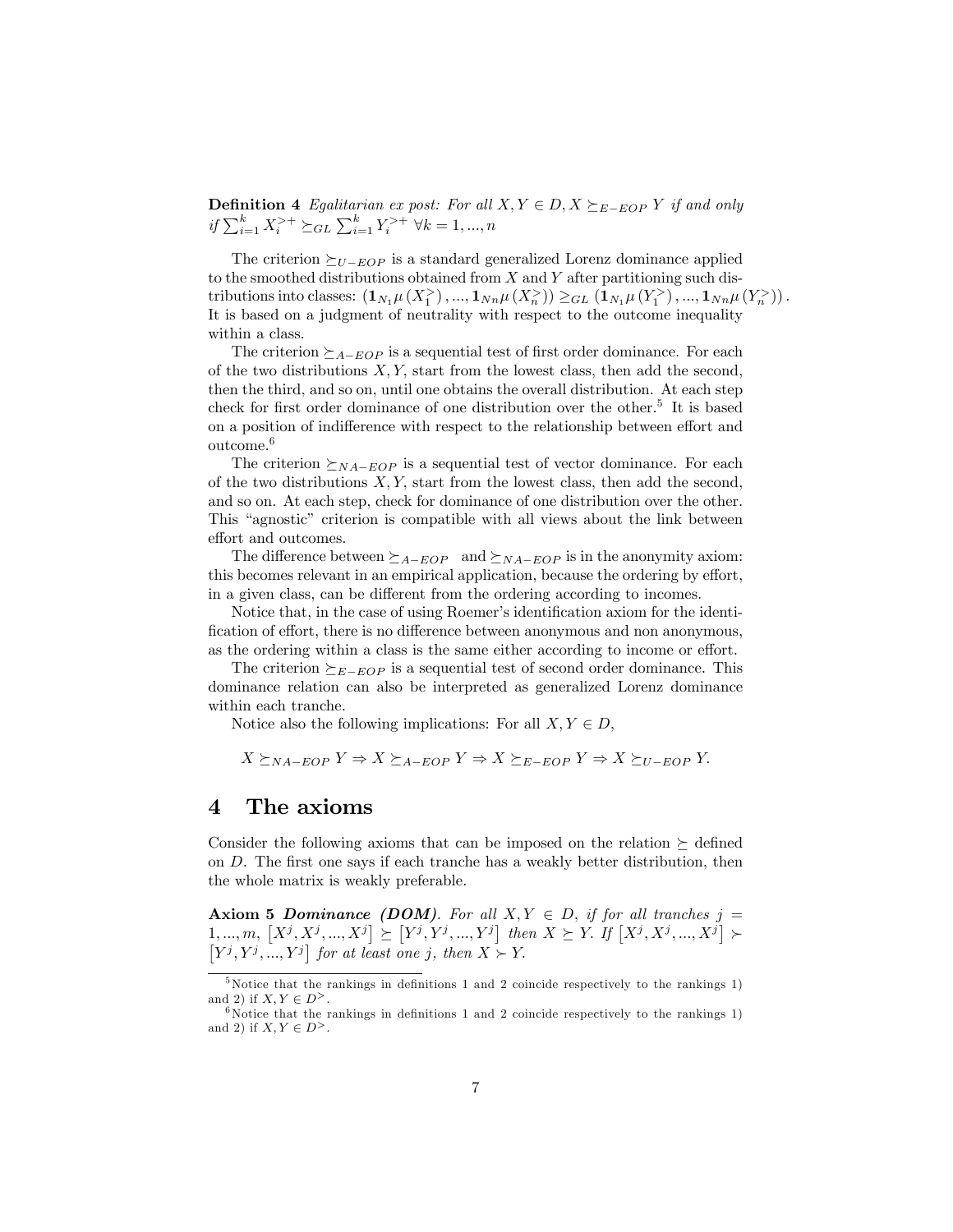The next axioms are all imposed on ordered distributions, i.e., members of  $D^>$ . Moreover, all the axioms below, except for the transfer axioms, seem to follow from an ex ante approach, in that they do not start from the identification of the effort.

The first is a standard monotonicity axiom, stating that an income increment increases social welfare.

**Axiom 6 Monotonicity (MON)** For all  $X, Y \in D^>$ , if for all types  $s \neq i$ ,  $X_s = Y_s$ , for all  $t \neq j$ ,  $x_i^t = y_i^t$ , and  $y_i^j = x_i^j + \epsilon$ , with  $\epsilon > 0$ , then  $Y \succ X$ .

Next we introduce two different axioms of anonymity: the first requires social indifference with respect to permutations between the types; while the second is concerned with permutations within types.

Axiom 7 Anonymity between types (ANB). For all  $X, Y \in D^>$ , for all permutations  $\pi$  over  $\{1, ..., n\}$ , if for all types  $i = 1, ..., n$ ,  $Y_i = X_{\pi(i)}$  then  $Y \sim X.$ 

Axiom 8 Anonymity within types (ANW). For all  $X, Y \in D^>$ , if for all types  $i = 1, ..., n$ , there is a permutation  $\pi_i$  over  $\{1, ..., m\}$  such that for all tranches  $j = 1, ..., m$ ,  $y_i^j = x_i^{\pi_i(j)}$  then  $Y \sim X$ .

The next axiom is an expression of the reward principle, in its utilitarian version. It considers a special case in which the two distributions under consideration have, for each type, the same mean income. In this case the two distributions are declared indifferent.

Axiom 9 Inequality neutrality within types (INW). For all  $X, Y \in D^>$ , if for all types  $i = 1, ..., n, \mu(X_i) = \mu(Y_i)$ , then  $Y \sim X$ .

The next two axioms are concerned with progressive transfers: the former with transfers between types (from higher to lower types), the latter with transfers within types (from richer to poorer individuals).

Axiom 10 Inequality aversion between types (IAB). For all  $X, Y \in D^>$ , for all types  $i < h$ , all tranches  $j$ , if for all types  $s \neq h$ ,  $i, X_s = Y_s$ , for all  $t \neq j$ ,  $x_i^t = y_i^t$  and  $x_h^t = y_h^t$ , and  $y_h^j = x_h^j - \epsilon \geq x_i^j + \epsilon = y_i^j$  with  $\epsilon > 0$ , then  $Y \succ X$ .

Similarly, one can have progressive transfers within types (from richer to poorer tranches).

Axiom 11 Inequality aversion within types (INW). For all  $X, Y \in D^>$ , if for all types  $s \neq h, X_s = Y_s$ , for all  $t \neq i, j, x_h^t = y_h^t$ , and  $y_h^j = x_h^j - \epsilon \geq$  $x_h^i + \epsilon = y_h^i$  with  $\epsilon > 0$ , then  $Y \succ X$ .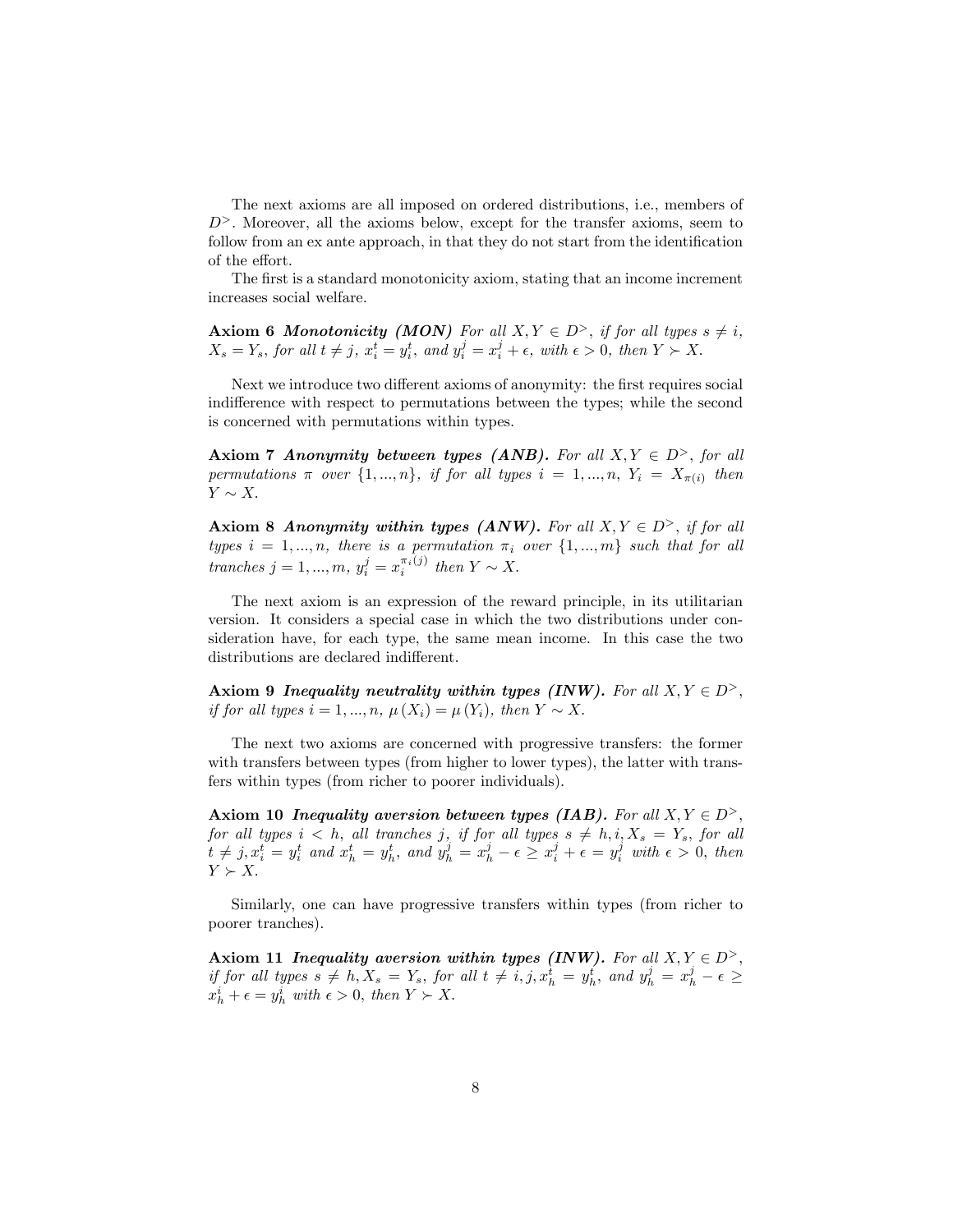Lastly, composite transfers involving a progressive transfer within a type combined with the opposite regressive transfer within a higher type are condoned by the following axiom. Note that such composite transfers can also be described as the combination of a progressive transfer between types combined with the opposite transfer between the same types at more advantaged tranches. In both cases, the motivation is the idea of decreasing inequality aversion (principle of diminishing transfers).

Axiom 12 Diminishing inequality aversion within types (DIAW). For all  $X, Y \in D^>$ , all types  $h < i$ , all tranches j, k, if for all types  $s \neq h, i$ , all tranches  $t \neq j, k$ ,  $x_{st} = y_{st}$ , and if  $x_h^j = y_h^j - \epsilon \geq y_h^k + \epsilon = x_h^k$  and  $x_i^j - \epsilon = y_i^j \geq$  $y_i^k = x_i^k + \epsilon$  with  $\epsilon > 0$ , then  $Y \succ X$ .

### 5 The results

Although the axioms above seem to endorse an ex ante approach, the next results show that they are instead able to characterize ex post criteria. This is because they apply only on the subdomain  $D^>$ .

Let us say that  $\succeq$  is an extension  $\succeq^*$  if, for all  $X, Y \in D, X \succeq^* Y$  implies  $X \succeq Y$  and  $X \succ^* Y$  implies  $X \succ Y$ .

We obtain the following characterizations.

**Proposition 13** If  $\succeq$  satisfies DOM, ANB, INW, IAB and MON then  $\succeq$  is an  $extension \succeq_{U-EOP}.$ 

#### Proof. We first prove a Lemma.

**Lemma 1:** ANB and DOM imply Anonymity within tranches, defined as follows: For all  $X, Y \in D$ , if for all tranches  $j = 1, ..., m$ , there is a permutation  $\pi^j$  over  $\{1, ..., n\}$  such that for all types  $i = 1, ..., n$ ,  $y_i^j = x_{\pi^j(i)}^j$  then  $Y \sim X$ .

#### Proof.

Consider X and Y such that for all  $j = 1, ..., m$ , there is a permutation  $\pi^j$  such that for all  $i = 1, ..., n$ ,  $y_i^j = x_{\pi^j(i)}^j$ . Take column (tranche) j from X and construct the clone j matrices  $X \langle j \rangle = [X^j, X^j, ..., X^j]$ X and construct the clone j matrices  $X \langle j \rangle = [X^j, X^j, ..., X^j]$  and  $Y \langle j \rangle = [Y^j, Y^j, ..., Y^j]$ . We will show that for all  $j, Y \langle j \rangle \sim X \langle j \rangle$ . By DOM, this will imply  $Y \sim X$ .

Let  $X\langle j,\pi^j\rangle$  be obtained by permuting types in  $X\langle j\rangle$  according to  $\pi^j$ : for all *i*,  $X \langle j, \pi^j \rangle_i = X \langle j \rangle_{\pi^j(i)}$ . By ANB  $X \langle j, \pi^j \rangle \sim X \langle j \rangle$ . (Note that both matrices belong to  $D^>$ .)

Observe that  $Y^j = X \langle j, \pi^j \rangle^j$ . Therefore, one has  $Y \langle j \rangle = X \langle j, \pi^j \rangle$ , implying  $Y \langle j \rangle \sim X \langle j \rangle$ .

QED.

We can now turn to the proof of the theorem.

By Anonymity within tranches we can transform any distribution  $X \in D$ into a distribution  $X^{\geq} \in D^{\geq}$ .

Hence now we can apply the axioms ANB, INW, IAB and MON.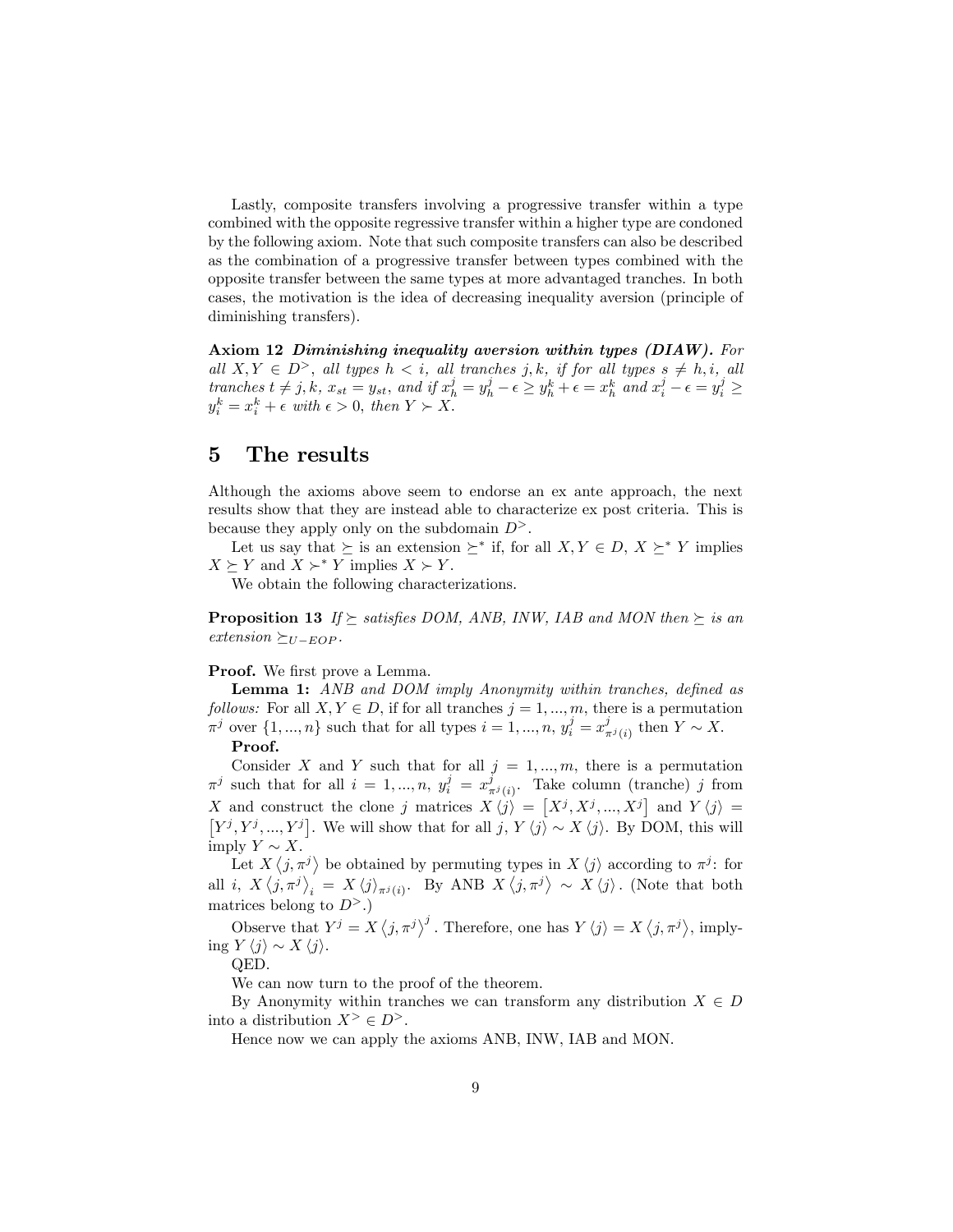The argument relies on the following steps:

1) If  $\succcurlyeq$  satisfies INW then  $X \sim \mu(X)$  and  $Y \sim \mu(Y)$ .

2) If  $\succcurlyeq$  satisfies MON and IAB, then  $\mu(X) \succcurlyeq \mu(Y)$  if  $(\mu(X_1), ..., \mu(X_n)) \succcurlyeq_{GL}$  $(\mu(Y_1), ..., \mu(Y_n))$  and  $\mu(X) > \mu(Y)$  if  $(\mu(X_1), ..., \mu(X_n)) >_{GL} (\mu(Y_1), ..., \mu(Y_n)).$ We now prove each step in turn.

1) Starting from a distribution  $X = (X_1, ..., X_n)$ , by *INW* we obtain that the smoothed distribution  $\boldsymbol{\mu}(X) = (\mu_1 \mathbf{1}_m, ..., \mu_n \mathbf{1}_m)$  satisfies  $X \sim \boldsymbol{\mu}(X)$ .

2) We are considering distributions such that  $\mu_i \leq \mu_{i+1}$  for all  $i = 1, ..., n-1$ .

We now show that if  $(\mu(X_1), ..., \mu(X_n)) >_{GL} (\mu(Y_1), ..., \mu(Y_n))$  then one can derive  $\mu(X)$  from  $\mu(Y)$  by a finite sequence of between-type transfers and/or increments. This shows that for any  $\succeq$  satisfying MON and IAB, then  $\mu(X) > \mu(Y)$  if  $(\mu(X_1), ..., \mu(X_n)) >_{GL} (\mu(Y_1), ..., \mu(Y_n))$ . (Note that when  $(\mu(X_1), ..., \mu(X_n)) \sim_{GL} (\mu(Y_1), ..., \mu(Y_n))$ , necessarily they are equal, implying  $\mu(X) \sim \mu(Y)$ .)

Let us write  $\mu(Y) = (y_1 1_m, ..., y_n 1_m)$  and  $\mu(X) = (x_1 1_m, ..., x_n 1_m)$ . We now adapt the Hardy-Littlewood-Polya (HLP) argument to this special case.

Select the lowest j such that  $x_j < y_j$  (if there is none, then  $\mu(X) > \mu(Y)$ by MON), and the greatest  $i < j$  such that  $x_i \neq y_i$ . Necessarily  $x_i > y_i$ . Let  $\delta = \min \{y_j - x_j, x_i - y_i\}.$ 

Now, starting from Y, all individuals from type  $j$  give  $\delta$ ; all individuals from type *i* receive  $\delta$ . This yields a new distribution  $Y^1$  such that:  $y_i^1 = y_i + \delta$ ,  $y_j^1 =$  $y_j - \delta$ , and  $y_k^1 = y_k \ \forall k \neq i, j$ . One has  $y_i + \delta \leq x_i$ ,  $y_j - \delta \geq x_j$ , with at least one equality.

For  $Y^1$  it is still the case that  $y_k^1 \leq y_{k+1}^1$  for all  $k = 1, ..., n-1$ , i.e.,  $Y^1 \in D^>$ . In particular,  $y_i^1 \le x_i \le x_{i+1}$  and  $x_{i+1} = y_{i+1}^1$  if  $i + 1 < j$ , and  $x_{i+1} \le y_{i+1}^1$  if  $i + 1 = j$ . Similarly,  $y_j^1 \ge x_j \ge x_{j-1}$ , and  $x_{j-1} = y_{j-1}^1$  if  $j - 1 > i$ , and  $x_{j-1} \ge y_{j-1}^1$  if  $j - 1 = i$ . By IAB, one has  $Y^1 \succ \mu(Y)$ .

We now check that  $\mu(X) \succeq_{GL} Y^1$ , i.e.,  $\forall k = 1, ..., n : \sum_{t=1}^k x_t \geq \sum_{t=1}^k y_t^1$ . For  $k < i$ :  $\sum_{t=1}^{k} x_t = \sum_{t=1}^{k} y_t^1$  because  $x_t = y_t^1$  for all t.

For  $k = i$ :  $\sum_{t=1}^{i} x_t = \sum_{t=1}^{i-1} x_t + x_i = \sum_{t=1}^{i-1} y_t^1 + x_i \ge \sum_{t=1}^{i-1} y_t^1 + y_i^1 = \sum_{t=1}^{i} y_t^1$ .  $_{t=1}^{i} y_t^1$ . t

For  $i < k < j$  :  $\sum_{t=1}^{k} x_t = \sum_{t=1}^{i} x_t + \sum_{t=i+1}^{k} x_t \ge \sum_{t=1}^{i} y_t^1 + \sum_{t=i+1}^{k} x_t =$  $\sum_{t=1}^k y_t^1$ .

For  $k \geq j : \sum_{t=1}^{k} x_t \geq \sum_{t=1}^{k} y_t = \sum_{t=1}^{k} y_t^1$ .

Iterating, after at most  $n-1$  steps, one reaches  $\mu(X)$ , thereby proving by transitivity that  $\mu(X) > \mu(Y)$ .

QED **■** 

**Proposition 14** If  $\succeq$  satisfies DOM, ANB, ANW, IAB and MON, then  $\succeq$  is an extension  $\succeq_{A-EDP}$ .

**Proof.** The proof is articulated in the following steps:

1) Starting from a distribution  $X \in D$ , by application of DOM and ANB, and by applying Lemma 1, we can obtain a new distribution  $X^> \sim X \in D^>$ .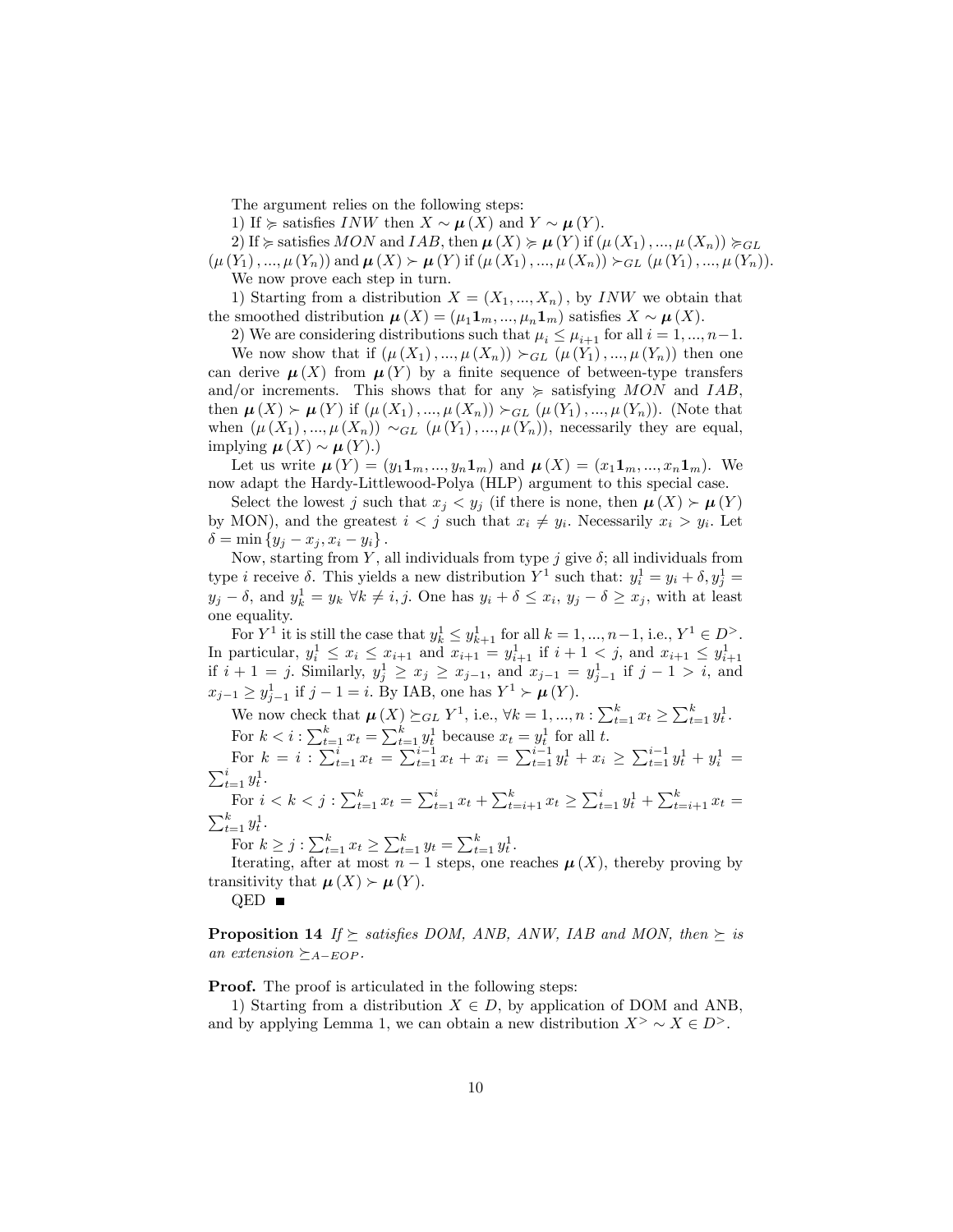2) By applying ANW to  $X^>$  we order the incomes increasingly, thereby obtaining a new distribution  $X^{+} \sim X^{+} \sim X$ . Note that  $X^{+} \in D^{+}$ , because if two vectors  $x, y$  satisfy  $x \geq y$ , then reordering their components in increasing order, yielding  $x^+, y^+,$  one still has  $x^+ \geq y^+$ . (This is shown as follows. There is no loss in generality in assuming  $y = y^+$ . One has  $x \ge y^+$ . One goes from x to  $x^{+}$  by a succession of transpositions that reorder pairs of components by increasing order. After each transposition, the vector inequality is preserved because it transforms a configuration  $\begin{array}{c} x_t > x_s \\ y_k^+ \leq y_{k+h}^+ \end{array}$  where  $x_s \geq y_{k+h}^+$  into  $\begin{array}{c} x_s < x_t \\ y_k^+ \leq y_{k+h}^+ \end{array}$ 

where obviously  $x_s \ge y_k^+$  and  $x_t \ge y_{k+h}^+$ .

3) Assume that  $\sum_{i=1}^{k} X_i^{+} = \sum_{i=1}^{k} Y_i^{+} \quad \forall k = 1, ..., n$ . This implies that  $X^{+} = Y^{+}$ , therefore  $X \sim Y$  by the previous steps.

4) Assume that  $\sum_{i=1}^{k} X_i^{>+} \geq \sum_{i=1}^{k} Y_i^{>+} \forall k = 1, ..., n$ , with strict inequality for at least one k. This means that for each  $j = 1, ..., m, X^{+j} \succeq_{GL} Y^{+j}$ , with strict GL dominance for at least one j. By the HLP argument, each  $X^{+j}$  can be obtained from  $Y^{+j}$  by a series of increments and/or Pigou-Dalton transfers. The former are condoned by MON and the latter by IAB. Therefore, by DOM  $X^{+} \rightarrow Y^{+}$ . By transitivity,  $X \rightarrow Y$ .  $QED$   $\blacksquare$ 

**Proposition 15** If  $\succeq$  satisfies DOM, ANB, IAB and MON, then  $\succeq$  is an extension of  $\succeq_{NA-EOP}$ .

**Proof.** The proof is the same as the previous one, except that step 2 is no longer needed, and steps 3 and 4 are modified as follows:

3) Assume that  $\sum_{i=1}^{k} X_i^> = \sum_{i=1}^{k} Y_i^> \forall k = 1, ..., n$ . This implies that  $X^> = Y^>$ , therefore  $X \sim Y$  by step 1.

4) Assume that  $\sum_{i=1}^{k} X_i^{\geq} \geq \sum_{i=1}^{k} Y_i^{\geq} \forall k = 1, ..., n$ , with strict inequality for at least one k. This means that for each  $j = 1, ..., m, X^{>j} \succeq_{GL} Y^{>j}$ , with strict GL dominance for at least on j. By the HLP argument, each  $X^{>j}$  can be obtained from  $Y^{>j}$  by a series of increments and/or Pigou-Dalton transfers. The former are condoned by MON and the latter by IAB. Therefore, by DOM,  $X^> \geq Y^>$ . By transitivity,  $X \geq Y$ .

 $QED$   $\blacksquare$ 

**Proposition 16** If  $\succeq$  satisfies DOM, ANB, IAW, IAB, ANW, DIAW and MON, then  $\succeq$  is an extension of  $\succeq_{E- EOP}$ .

**Proof.** 1) By DOM, ANB, ANW, one can replace  $X, Y$  by  $X^{+}, Y^{+}$ .

2) Let  $\sum_{i=1}^{k} X_i^{+} \succeq_{GL} \sum_{i=1}^{k} Y_i^{+} \forall k = 1, ..., n$ . Note that if  $\sum_{i=1}^{k} X_i^{+}$  $\sum$ 2) Let  $\sum_{i=1}^k X_i^2 \geq GL \sum_{i=1}^k Y_i^2 \geq \Re k = 1, ..., n$ . Note that if  $\sum_{i=1}^k X_i^2 \geq \Re L$ <br>  $\sum_{i=1}^k Y_i^{>+} \forall k = 1, ..., n$ , then  $X^{>+} = Y^{>+}$ .

3) Focus on the first step of the sequential procedure:  $X_1^{+} \succeq_{GL} Y_1^{+}$ . By the HLP argument,  $X_1^{+}$  is obtained from  $Y_1^{+}$  by a sequence of increments and/or Pigou-Dalton transfers, condoned by MON and IAW.

4) Consider  $X_1^{+} + X_2^{+} \geq_{GL} Y_1^{+} + Y_2^{+}$ .  $X_2^{+}$  is obtained from  $Y_2^{+}$ . by increments and/or Pigou-Dalton transfers, but also by decrements and/or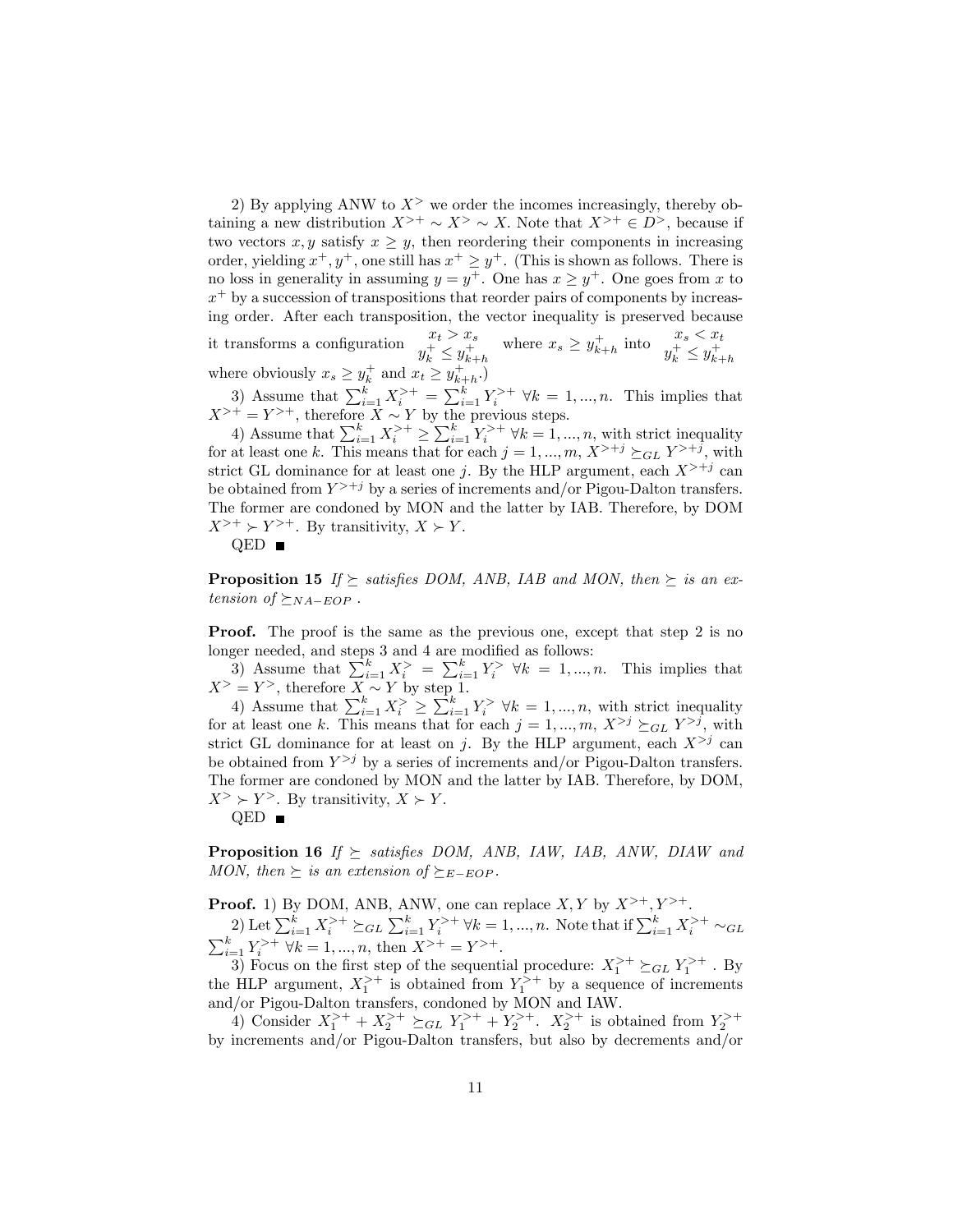regressive transfers. Some restrictions apply to the decrements and regressive transfers in order to preserve  $X_1^{+} + X_2^{+} \succeq_{GL} Y_1^{+} + Y_2^{+}$ . The decrements must (possibly partly) undo the increments received by  $X_1^{>+}$ , and the regressive transfers must (possibly partly) undo the progressive transfers generating  $X_1^{++}$ . Gausters must (possibly partly) undo the progressive transfers generating  $\lambda_1$ .<br>Now, a combination of increment to  $Y_1^{>+}$  and decrement to  $Y_2^{>+}$  (that undoes the former, therefore operates on the same tranche) is condoned by IAB. And a combination of progressive transfer on  $Y_1^{+}$  and regressive transfer on  $Y_2^{+}$ (that undoes the former, therefore operates on the same pair of tranches) is condoned by DIAW.

5) By iteration, if  $\sum_{i=1}^{k} X_i^{+} \succeq_{GL} \sum_{i=1}^{k} Y_i^{+} \forall k = 1, ..., s$ , and if up to  $s-1$ ,  $X_k^{+}$  is obtained from  $Y_k^{+}$  by increments (MON), progressive transfers (IAW), decrements involved in progressive transfers to lower types (IAB), or regressive transfers involved in composite transfers involving lower types (DIAW), then  $X_s^{+}$  is obtained from  $Y_s^{+}$  by the same operations. Note that it is impossible, at a higher type, to undo a progressive transfer or a composite transfer between lower types, because such transfers just preserve the sum  $\sum_{i=1}^{k} Y_i^{+}$ . Therefore the reasoning of step 4 applies, referring only to decrements undoing increments at lower types and regressive transfers undoing progressive transfers at lower types.

The adaptation of these arguments to introduce strict inequalities and strict GL dominance are omitted here.

QED ■

### 6 Opportunity inequality indexes

In this section we propose inequality and welfare complete orderings which are naturally associated to the utilitarian ex post partial ordering defined above, which can be used in empirical applications. First define the matrices  $\mu_B(X^>)$ and  $\mu_W(X^>)$  as follows

$$
\mu_B(X^>) = \begin{bmatrix} \mu_1 & \dots & \mu_1 \\ \mu_2 & \dots & \mu_2 \\ \vdots & \vdots & \vdots \\ \mu_n & \dots & \mu_n \end{bmatrix}
$$

$$
\mu_W(X^>) = \begin{bmatrix} \frac{x_{11}}{\mu_1} & \frac{x_{12}}{\mu_1} & \dots & \frac{x_{1m}}{\mu_1} \\ \frac{x_{21}}{\mu_2} & \frac{x_{22}}{\mu_2} & \dots & \frac{x_{2m}}{\mu_2} \\ \vdots & \vdots & \ddots & \vdots \\ \frac{x_{n1}}{\mu_n} & \frac{x_{n2}}{\mu_n} & \dots & \frac{x_{nm}}{\mu_n} \end{bmatrix}
$$

3  $\mathbf{1}$  $\overline{1}$  $\overline{1}$  $\overline{1}$  $\overline{1}$ 

 $\mu_B(X^>)$  eliminates the within class inequality, hence contains only inequality between classes, while  $\mu_W(X^>)$  eliminates the between class inequality, hence contains only inequality within classes.

Consider a Lorenz consistent inequality index  $I: D \to \mathbb{R}_+$ . Then we can define a measure of opportunity inequality as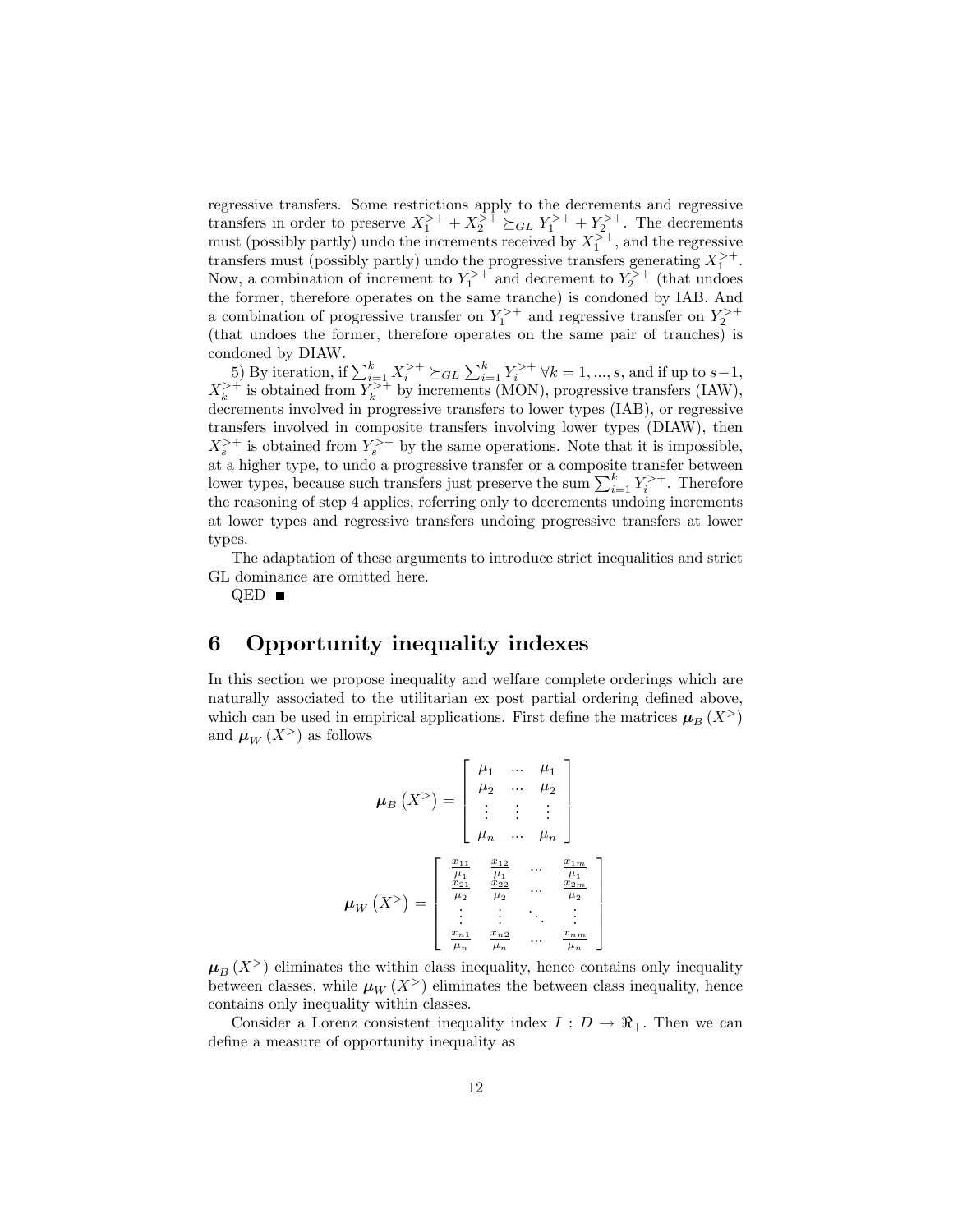$$
I_{U-EOP}=I\left(\mu_{B}\left(\mathcal{X}^{>}\right)\right)
$$

 $I(\mu_B(X^>))$  captures the inequality between classes. A relative version of it would be

$$
I_{U-EOP}^{R} = \frac{I(\mu_B(X^>) )}{I(X)}
$$

If we use a path independent index (Foster and Shneyerov 2000), we obtain the following decomposition

$$
I(X) = I\left(\mu_B(X^>)\right) + I\left(\mu_W(X^>)\right)
$$

The interpretation is as follows: total inequality is given by the sum of opportunity inequality (inequality between classes) and effort inequality (inequality within classes).

It is also possible to define normative indexes. Let us define the following normative smoothed distributions  $EDE(X^>)$ ,  $EDE_B(X^>)$  and  $EDE_W(X^>)$ as

$$
\mathbf{EDE}\left(X^>\right) = \left[\begin{array}{ccc} EDE & \dots & EDE \\ EDE & \dots & EDE \\ \vdots & \vdots & \vdots \\ EDE & \dots & EDE \end{array}\right]
$$

such that

$$
W(X) = W(\mathbf{EDE}(X^>));
$$

$$
\mathbf{EDE}_B(X^>) = \begin{bmatrix} EDE_1 & \dots & EDE_1 \\ EDE_2 & \dots & EDE_2 \\ \vdots & \vdots & \vdots \end{bmatrix}
$$

 $EDE_n$  ...  $EDE_n$ 

3  $\overline{1}$  $\overline{1}$  $\overline{1}$  $\overline{1}$ 

such that for all  $i = 1, ..., n$ ,

$$
W\left(\left[\begin{array}{c} X_i^> \\ \vdots \\ X_i^> \end{array}\right]\right) = W\left(\left[\begin{array}{c} EDE_i \\ \vdots \\ EDE_i \end{array}\right]\right);
$$

$$
\mathbf{EDE}_W(X^>) = \left[\begin{array}{cccc} EDE^1 & \dots & EDE^m \\ EDE^1 & \dots & EDE^m \\ \vdots & \ddots & \vdots \\ EDE^1 & \dots & EDE^m \end{array}\right]
$$

such that for all  $j = 1, ..., m$ ,

$$
W\left(\left[\begin{array}{ccc}X^{>j}&\cdots&X^{>j}\end{array}\right]\right)=W\left(\left[\begin{array}{ccc} EDE^j&\cdots& EDE^j\end{array}\right]\right).
$$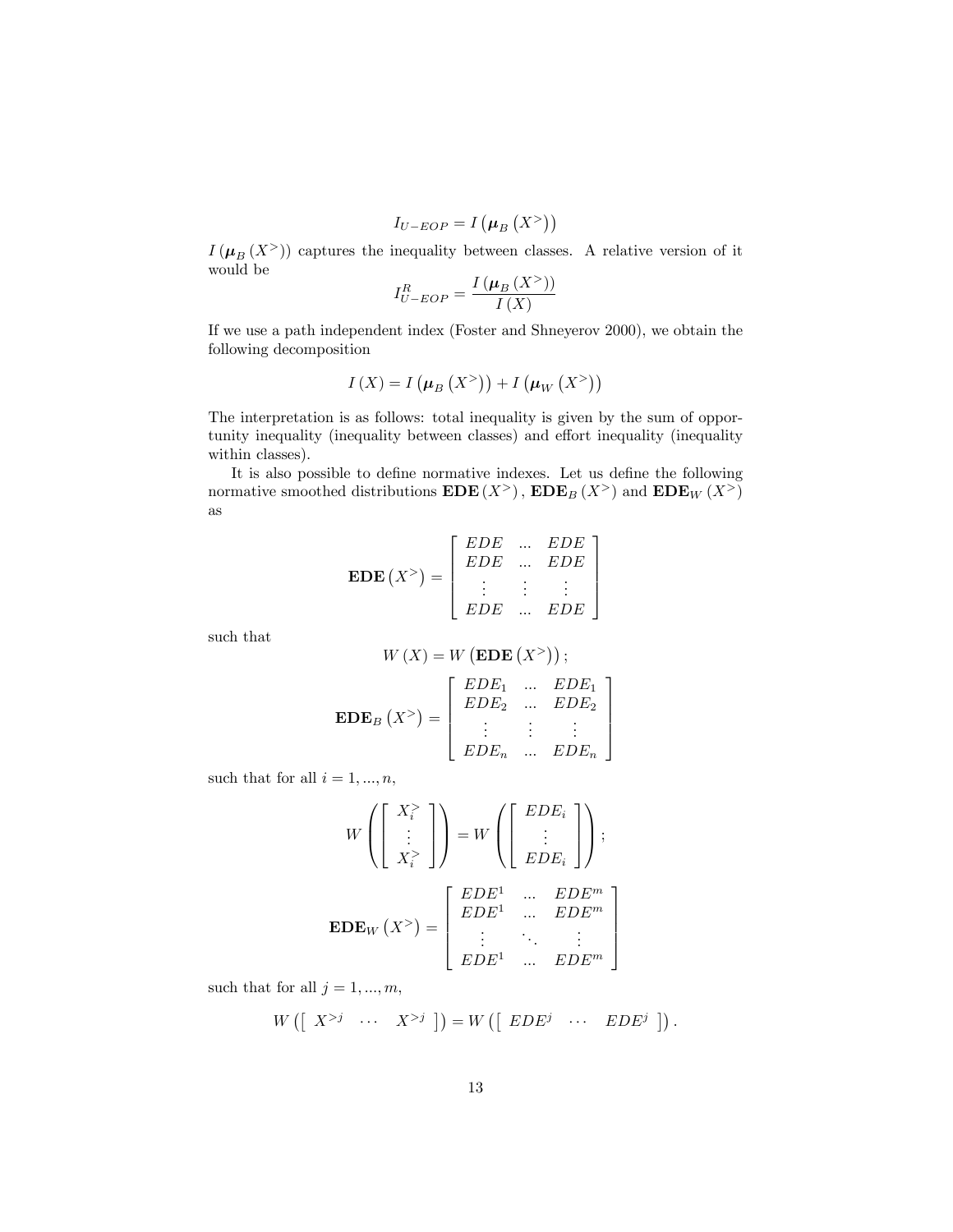Given the same level of social welfare,  $EDE(X^>)$  eliminates the overall inequality,  $\mathbf{EDE}_B(X^>)$  eliminates the within class inequality, hence contains only inequality between classes, while  $EDE_W(X^>)$  eliminates the between class inequality, hence contains only inequality within classes.

In the definition of the various  $EDE$ s we can assume different degrees of aversion to opportunity inequality.

Then we can propose the following inequality indexes:

$$
I_O = 1 - \frac{\mu(\mathbf{EDE}(X^>) )}{\mu(\mathbf{EDE}_B(X^>) )}
$$

which captures the cost of inequality between classes, and hence can be interpreted as an index of ex post inequality of opportunity;

$$
I_E = 1 - \frac{\mu(\mathbf{EDE}_B(X^>) )}{\mu(X)}
$$

which capture the cost of inequality within classes, and hence can be interpreted as an index of inequality of effort;

$$
I = 1 - \frac{\mu(\mathbf{EDE}(X^>) )}{\mu(X)}
$$

which captures the cost of total inequality.

Using the multiplicative decomposition properties of the indexes, we obtain the following decomposition:

$$
I = I_O + I_E + I_O I_E
$$

Alternatively, we can define the following indices:

$$
I'_O = 1 - \frac{\mu(\mathbf{EDE}_W(X^>) )}{\mu(X)}
$$

which captures the cost of inequality between classes, and hence can be interpreted as an index of ex post inequality of opportunity;

$$
I_E' = 1 - \frac{\mu(\mathbf{EDE}(X^>) )}{\mu(\mathbf{EDE}_W(X^>) )}
$$

which capture the cost of inequality within classes, and hence can be interpreted as an index of inequality of effort.

And we obtain the following decomposition:

$$
I = I'_O + I'_E + I'_O I'_E
$$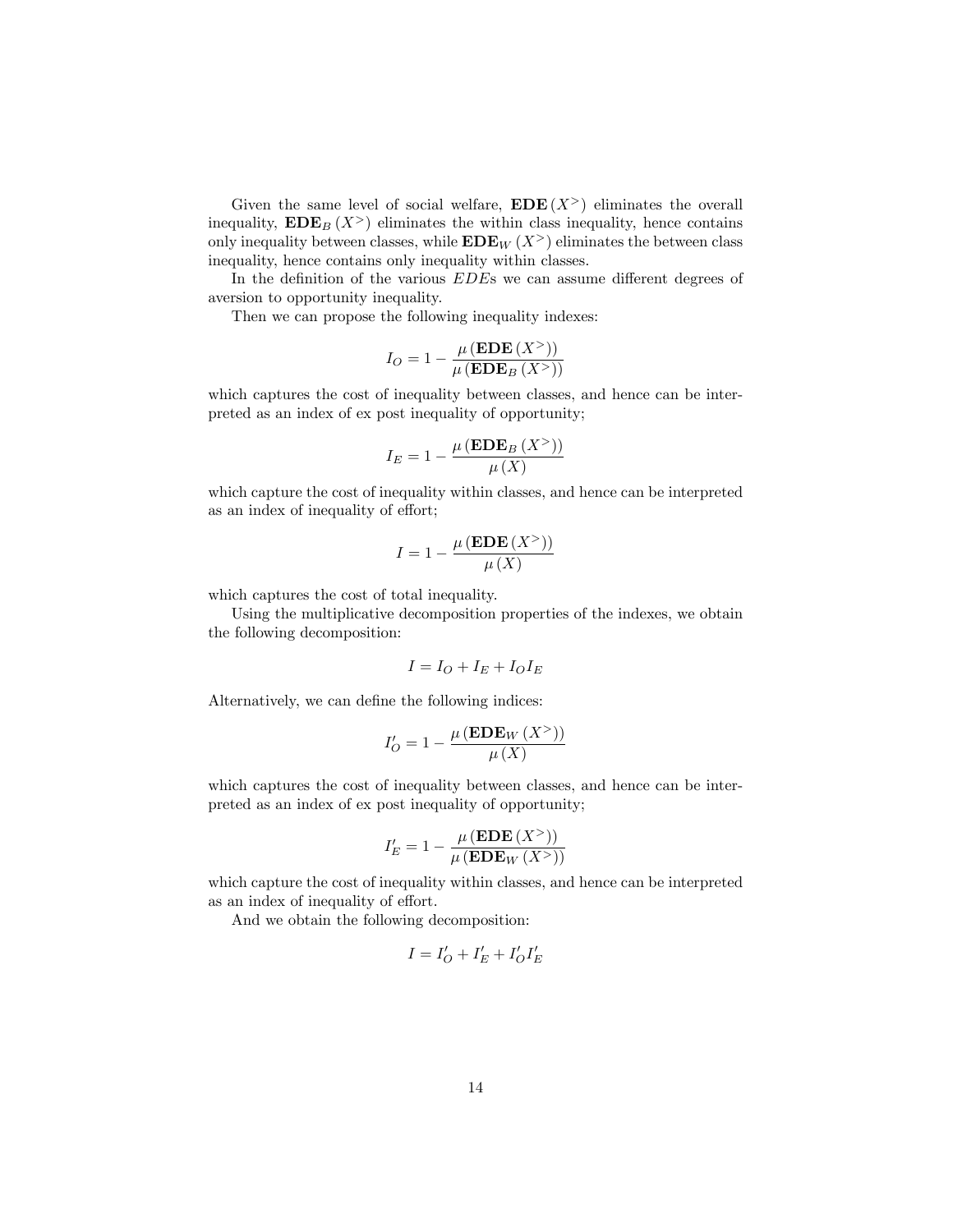## 7 Ex post inequality of opportunity in Germany

To illustrate our novel class ex-post approach to inequality of opportunity, we propose two empirical exercises. First we compare the three approaches (types, tranches and classes) using data for a single year, 2000. In this first exercise we also examine the robustness of our estimates to changing the number of tranches and classes. A second exercise examines whether different approaches yield different inequality of opportunity orderings over three points in time, 2000, 2005, and 2010.

#### 7.1 Data

We illustrate our ex-post inequality of opportunity approach based on classes, by means of the German Socio-Economic Panel<sup>7</sup> (SOEP) for the first decade of the 2000s. This data set is representative of the German population, and contains information on a wide range of personal and household information, and also a set of questions on family background, personality traits or anthropometric measures, over which types can be defined. Notwithstanding this, due to small cell sizes, we have to dispose of large parts of this information and define types over a set of three variables only: (i) whether the individual is a men or a women, (ii) whether the individual is younger or older than 40, and (iii) whether the highest educational attainment of the parents is higher or lower than secondary education. We thus have 8 types. Tranches and classes are defined by means of Roemer's Identification Assumption (RIA). That is, tranches are defined by the quantile (we use deciles and ventiles in our empirical exercise) of the type-conditional distribution, whereas classes are defined by the quantile of the tranche-conditional distribution, with tranches ordered from rich to poor.

Our outcome variable is net labor income, expressed in real terms  $-\text{at } 2010$ prices.<sup>8</sup> As in previous studies, we select individuals aged 25 to 55 years. We examine three points in time: 2000, 2005 and 2010. After dropping observations with missing values for some of our circumstance variables or zero labor income, our sample size is 25,008 observations. Table 1 shows descriptive statistics of our sample, while Table 2 shows inequality trends over the sample period. In line with previous findings, income inequality increases over the whole sample period in Germany (Corneo, Zmerli and Pollak, 2014). The pattern of increasing labor income inequality is robust to using any of the three inequality measures we employed. In order to check whether inequality differences are statistically significant, we employ throughout the paper a standard test of means. Appendix Table A1 reports the results of such tests of means, and shows that such increase is statistically significant.

 $7$ For details, see Wagner, Frick and Schupp (2007).

 $8$ We have used the consumer price index to deflate labour incomes.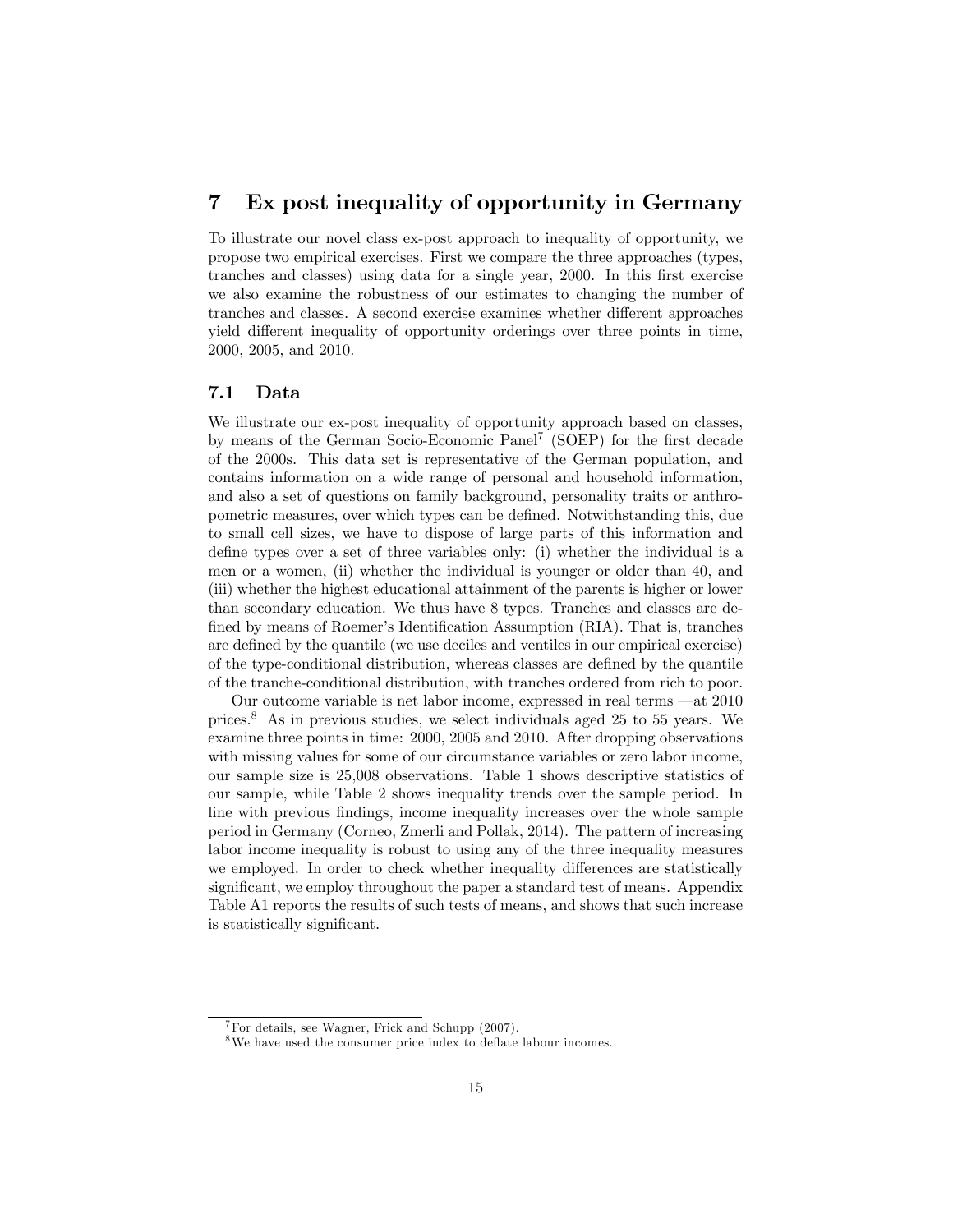| Variable                    | N    | Mean        | Std. Dev. | Min.     | Max.     |  |  |  |  |  |
|-----------------------------|------|-------------|-----------|----------|----------|--|--|--|--|--|
| Year 2000                   |      |             |           |          |          |  |  |  |  |  |
| Labor income                | 9325 | 1657.83     | 1004.08   | 23.94    | 14966.69 |  |  |  |  |  |
| Men                         | 9325 | .56         | .50       |          |          |  |  |  |  |  |
| Older than 40               | 9325 | .50         | .50       | $\theta$ |          |  |  |  |  |  |
| Parental educ $>$ secondary | 9325 | .31         | .46       | $\theta$ |          |  |  |  |  |  |
| Year 2005                   |      |             |           |          |          |  |  |  |  |  |
| Labor income                | 8429 | 1818.57     | 1371.16   | 1.09     | 21729.79 |  |  |  |  |  |
| Men                         | 8429 | .52         | .50       | $\theta$ |          |  |  |  |  |  |
| Older than 40               | 8429 | .58         | .49       | $\theta$ |          |  |  |  |  |  |
| Parental educ $>$ secondary | 8429 | .39         | .49       |          |          |  |  |  |  |  |
|                             |      | Year $2010$ |           |          |          |  |  |  |  |  |
| Labor income                | 7254 | 1741.27     | 1300.27   | 8        | 20000    |  |  |  |  |  |
| Men                         | 7254 | .50         | .50       | $\theta$ |          |  |  |  |  |  |
| Older than 40               | 7254 | .64         | .48       |          |          |  |  |  |  |  |
| Parental educ $>$ secondary | 7254 | .45         | .50       | 0        |          |  |  |  |  |  |

Table 1. Descriptive statistics of our sample

Source: own calculations from SOEP.

Table 2. Labor income inequality over the 2000s

|                  | 2000      | 2005      | 2010      |
|------------------|-----------|-----------|-----------|
| <b>MLD</b>       | .193      | .246      | .255      |
| Standard Error   | $[.0002]$ | $[.0004]$ | [.0003]   |
| Atkinson $(0.5)$ | .085      | .108      | .111      |
| Standard Error   | [.0001]   | [.0002]   | $[.0002]$ |
| Atkinson $(1)$   | .175      | .218      | .225      |
| Standard Error   | [.0002]   | 0.0003    | 0.0003    |

S.E. are estimated on the distribution of 200 bootstrap re-sampling with replacement replications.

Source: own calculations from SOEP.

#### 7.2 Partial orderings

The identification of effort with observed variables, such as own education attainment or hours worked, poses some problems on the implementation of the non anonymous ex post criteria. At each step of the sequential dominance test, this criterion entails comparing the outcomes (e.g. labor incomes) of the individuals located at the same point of the conditional effort distribution (i.e. within class) of the two distributions, i.e. comparing outcomes of the two individuals with the lowest effort, of the two individuals with the second lowest effort, and so on. When tranches are identified by means of responsibility variables, a first empirical problem has to do with how to rank individuals by effort levels when effort is defined in terms of a set of responsibility variables that need not have a natural ordering. Suppose, for instance that effort is defined in terms of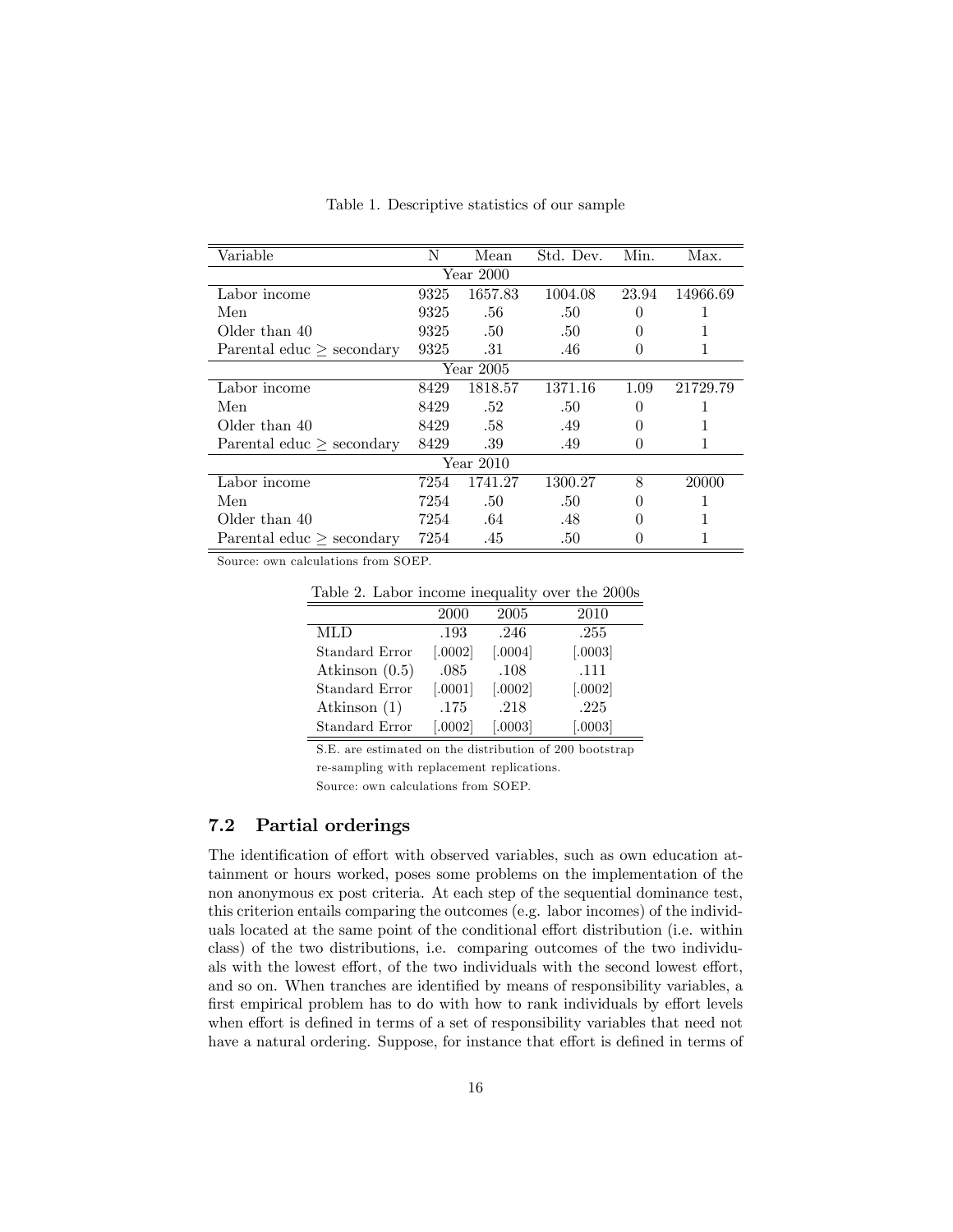own level of education and hours worked. Does the pair (low education, many hours worked) represent higher or lower effort than the pair (high education, few hours worked)? A second empirical problem comes from the fact that many individuals will have exactly the same effort level, as they will have the same values of the responsibility attributes, e.g. there will be many individuals in our sample with high level of education and many hours worked.

When tranches are identified by means of Roemer's Identification Assumption  $(RIA)$ , we do not face the above problems.<sup>9</sup> This is why in this empirical application we identify effort by means of RIA. This decision, however, comes at a cost. As pointed out in Section 3, in this case the non anonymous ex post criteria cannot be distinguished from the anonymous ex post criteria, since effort is defined according to the income position within types, and therefore the ordering of individuals according to effort is the same as that according to labor income.

We will thus implement the other three ex-post criteria characterized in Section 5, and refer to the indistinguishable anonymous and non anonymous ex post criteria as "[non]anonymous". Before turning to the results, we would like to note that the sequential dominance tests required in the [non]anonymous and the egalitarian ex post criteria are not standard. They require adding up the incomes at the same effort level (percentile of the class distribution) of all classes involved. That is, at the first stage, we compare the labor income distribution of the first class for the two distributions involved. At the second stage, however, we compare the distributions that result from adding up the labor income of the individuals sitting on the same percentile of the first two classes. At the third stage, we have to proceed the same way for the first three classes, and so on until we add up all classes.

Table 3 displays the results from checking the (sequential) dominance conditions of the [non]anonymous, egalitarian, and utilitarian ex post criteria defined above. Absence of (sequential) dominance conditions is indicated by  $A'$ , while (sequential) dominance of year c over year r is indicated by  $\langle \langle \cdot \rangle$ , in cell (r,c). As panel (a) shows, the most restrictive criterion, the [non]anonymous ex post, is inconclusive about the ordering of the three distributions, as curves cross for each and every stage of the first order sequential dominance test. The egalitarian ex post criterion, however, yields statistically significant dominance results for two comparisons  $\equiv$  see panel (b). In particular, we find that the 2000 distribution dominates both the 2005 and the 2010 distributions, but we cannot conclude anything about the ordering of the 2005 and 2010 distributions, as we have absence of sequential stochastic dominance. Of course, the utilitarian ex-post criterion yields the same results.

 $9$ Now we can compare individuals located at the same position of the conditional effort distribution, and not two individuals will have the same degree of effort, as this is defined as percentiles of the conditional effort distribution.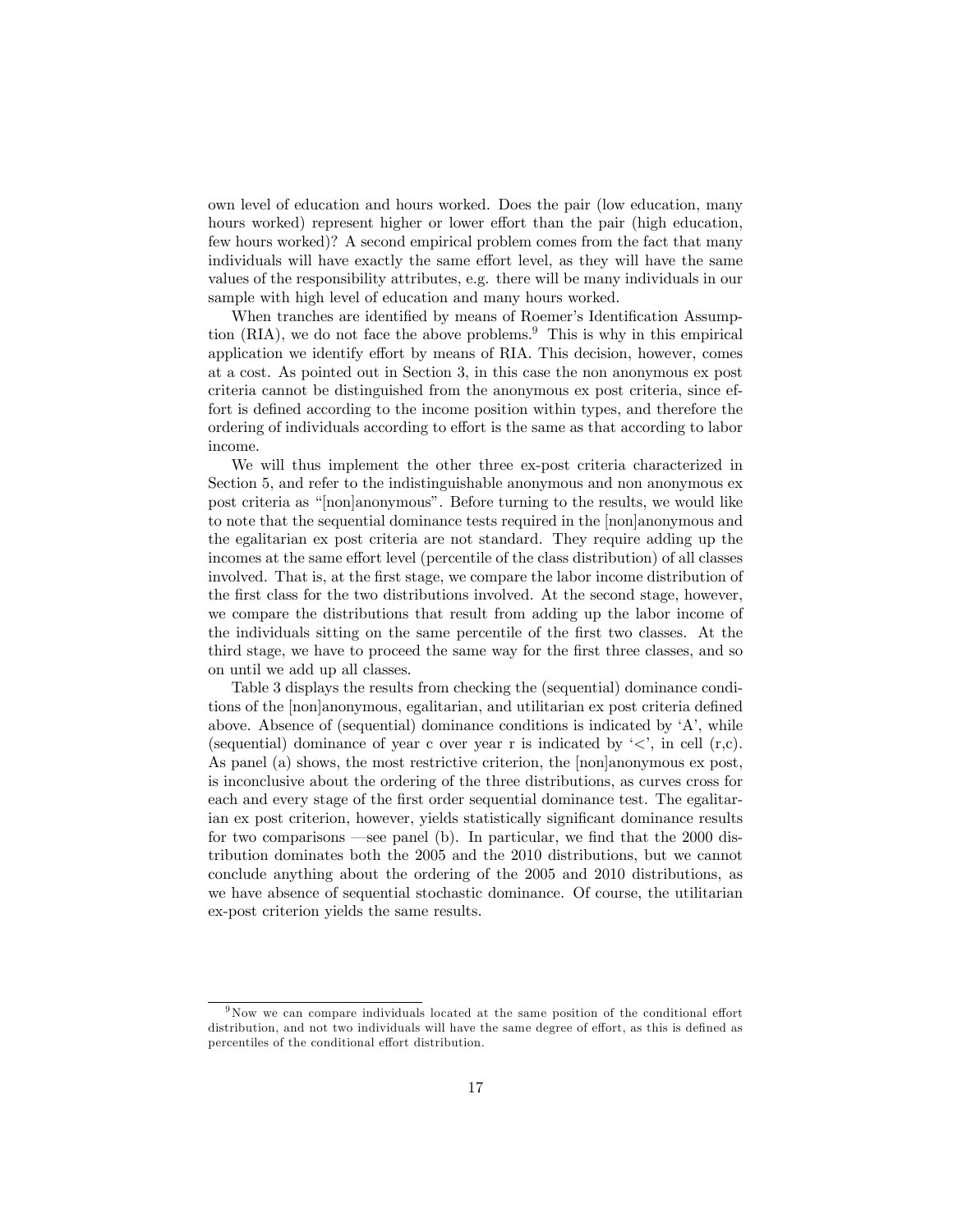| a)   |                | [Non]Anonymous |      | Egalitarian |      |      | (c) Utilitarian |      |  |
|------|----------------|----------------|------|-------------|------|------|-----------------|------|--|
|      | (S-EOP, A-EOP) |                |      | 'E-EOP)     |      |      | (U-EOP          |      |  |
|      | 2000           | 2005           |      | 2000        | 2005 |      | 2000            | 2005 |  |
| 2005 |                |                | 2005 |             |      | 2005 |                 |      |  |
| 2010 |                |                | 2010 |             |      | 2010 |                 |      |  |

Table 3. (sequential) Dominance test for S-EOP, A-EOP, E-EOP, U-EOP Germany, 2000, 2005, 2010

A denotes absence of stochastic dominace, while  $\leq$  denotes that year c dominates year r in cell (r,c).

 $*$  denotes that the dominance test is statistically significant at  $5\%$ .

Confidence intervals are estimated on the quanitle distribution of 200 bootstrap re-sampling with replacement replications.

Source: own calculations from SOEP.

#### 7.3 Complete orderings

We now turn to the opportunity inequality indices defined in Section 6. We would first like to check whether the class approach put forth in the previous sections matters empirically. We thus compare our class approach with the related (ex-post) tranche and (ex-ante) type approach of Checchi and Peragine (2010). In a second exercise we use our class approach to examine inequality of opportunity in Germany over time, and compare the time trend of the class approach to the time trend of the (ex-ante) type and (ex-post) tranche approaches.

#### 7.3.1 The class approach as compared to the type and tranche approaches.

First we use data for year 2000 only, and compare the three approaches and the robustness of our findings to increasing the number of classes and tranches. We employ three indices to estimate inequality: the MLD and two Atkinson indices with aversion parameters equal to 0.5 and 1, and present our estimates in levels  $\pm$ in the upper panel of Tables 4 and 5— and relative to overall inequality  $\pm$  in the bottom panel of each Table. Since Atkinson indices do not decompose neatly in two additive components, but have a third multiplicative component, i.e. the product of the index of ex post equality of opportunity with the index of ex post inequality of effort,  $IQ^*IE$ , we provide an upper and a lower bound estimate of the relative effect of equality of opportunity. The lower bound estimate, shown in the upper part of each row, sets the interaction term of the decomposition to zero (i.e.  $IO*IE = 0$ ), while the upper bound estimate, shown in brackets, considers the entire interaction term as part of inequality of opportunity, i.e. we report  $(IO + IO^*IE/I)$ .

The first three rows of the upper panel of Table 4 show that our ex post class approach yields opportunity inequality estimates that differ from those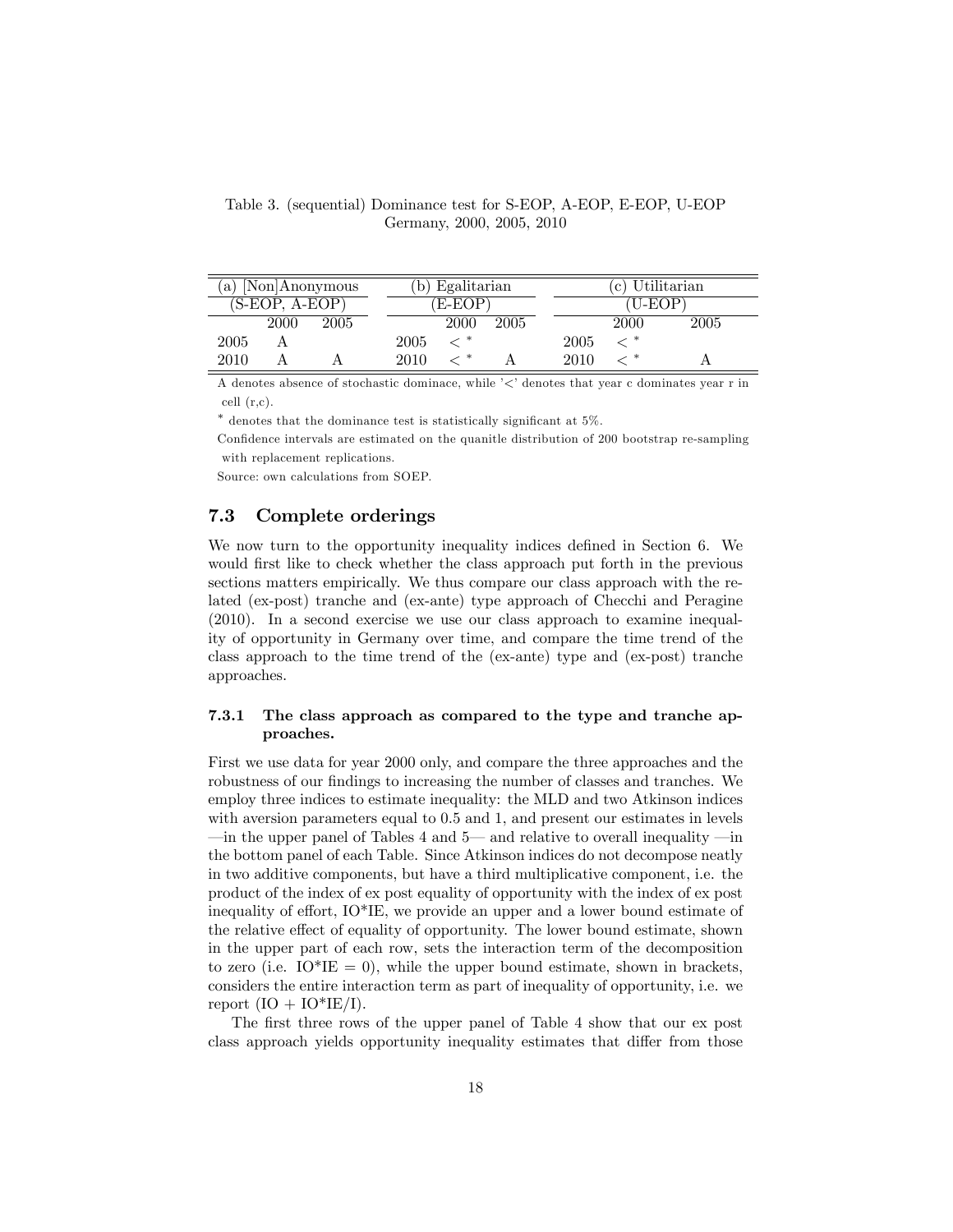obtained either from the ex post tranche or the ex ante type approach. The class approach, however, does not yield systematically lower or higher levels of inequality of opportunity than the other two approaches, as this seems to depend on the inequality index used. While the class approach estimate lies in between the type and the tranche approach estimates for the MLD and the  $A(0.5)$ , it yields the largest opportunity inequality estimate of the three approaches when  $A(1)$  is used.<sup>10</sup> Appendix Table A2 shows that this pattern is statistically significant and holds also for years 2005 and 2010. Moreover, this pattern remains when we assess opportunity inequality relative to outcome inequality and is also robust to counting (or not counting) the multiplicative component of the Atkinson indices as opportunity inequality, as the first three rows of the bottom panel show.

The reaction to changing the number of partitions (classes or tranches) may differ between the two ex post approaches, as the tranche approach measures inequality within tranches, while the class approach measures inequality between classes. The tranche approach will most likely yield lower estimates of inequality of opportunity when the number of tranches increases and we use an additive decomposable index, such as the MLD. Since the tranche approach measures inequality within tranches, as we use finer partitions inequality decreases, unless the partitions have the same mean income  $\equiv$  in which case, inequality remains the same irrespective of the number of partitions. For the class approach, however, it is difficult to sign a priori the inequality change resulting from finer partitions, as the class approach measures inequality between classes.

The second three rows of Table 4 help us assess how the two ex post approaches behave when the number of classes and/or tranches is increased (doubled). As expected, when we double the number of tranches from 10 to 20, the tranche approach yields a somewhat lower estimate of inequality of opportunity (compare rows 3 and 6 in Table 4). The class approach, however, behaves in the opposite direction when the number of classes doubles also from 10 to 20, as inequality of opportunity with 20 classes is slightly larger than with 10 classes (compare rows 1 and 4 in Table 4). Appendix Table A4 shows that these differences are statistically significant.

Now with 20 tranches and 20 classes, the class approach continues laying in between the type and the tranche approaches when inequality is measured with the MLD and the  $A(0.5)$ : When the  $A(1)$  is used, the class approach yields the largest estimate (compare now rows 2, 5, and 6). Appendix Table A5 show that these differences are statistically significant.

In sum, the class approach does yield different point estimates of inequality of opportunity than the other two approaches, the ex ante type and the ex post tranche approaches, both in absolute levels and as percentage of outcome inequality. However, the ordering of the three approaches crucially depends on the number of types, tranches, and classes one is working with as well as the index used to measure inequality. The class approach also behaves differently

 $10$  The class approach also yields the largest inequality of opportunity estimate for Atkinson indices with parameter greater than 1.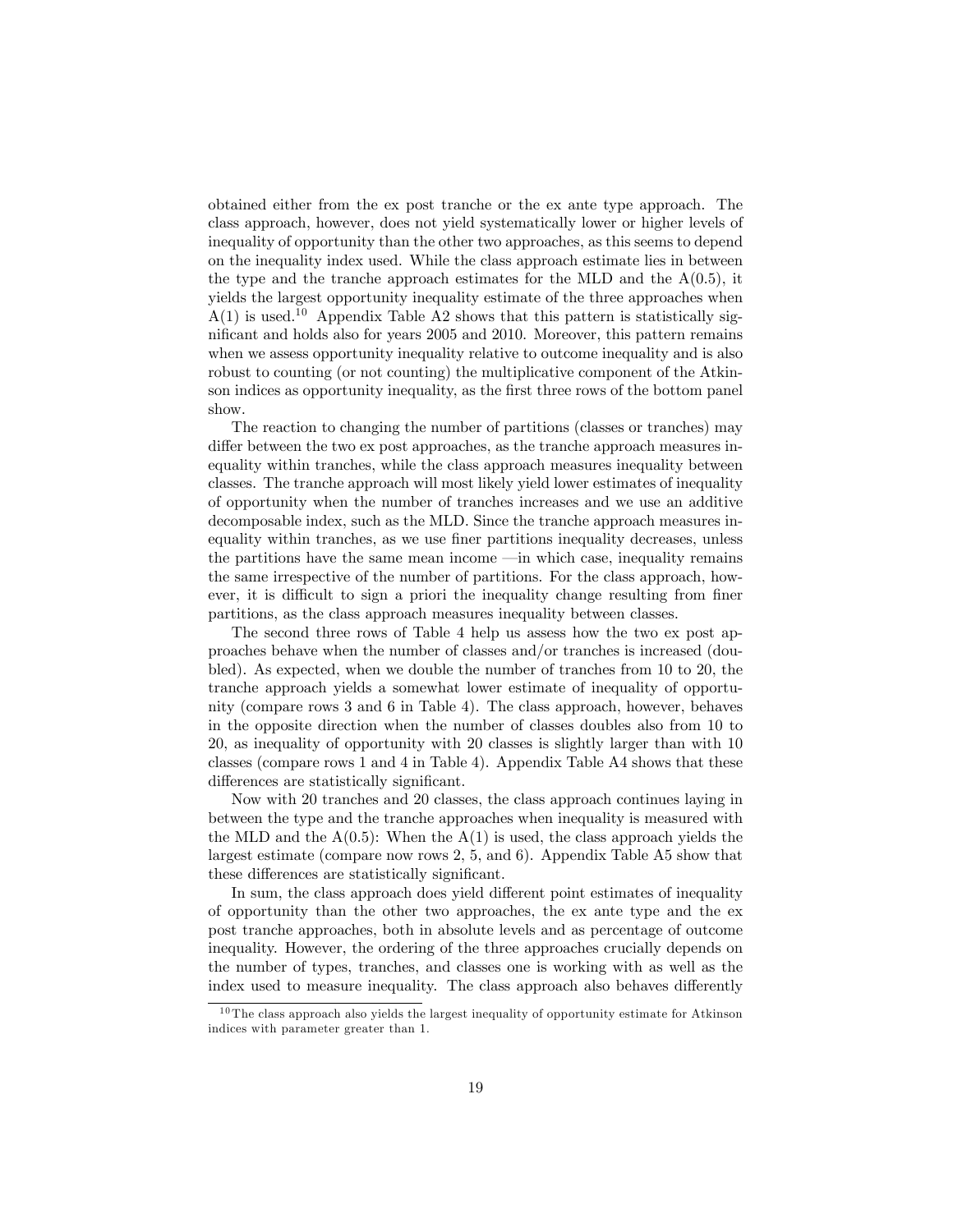than the other ex post approach to changes in the number of partitions.

Table 4. Class, Tranche, and Type Approaches to Inequality of Opportunity in Germany, 2000

| Approach | MLD       | A(0.5)               | A(1)      | $#$ Classes          | $#$ Tranches | $\#\text{Types}$ |
|----------|-----------|----------------------|-----------|----------------------|--------------|------------------|
|          |           |                      |           | Levels               |              |                  |
| Class    | .0527     | .0279                | .0648     | $\overline{10}$      | 10           | 8                |
| Std.Err  | [.0017]   | 0.0008               | $[.0020]$ |                      |              |                  |
| Type     | .0469     | .0253                | .0583     |                      |              | 8                |
| Std.Err  | [.0016]   | [.0008]              | [.0019]   |                      |              |                  |
| Tranche  | .0793     | .0297                | .0593     |                      | 10           | 8                |
| Std.Err  | 0013      | [.0006]              | $[.0010]$ |                      |              |                  |
| Class    | .0537     | .0285                | .0659     | 20                   | 10           | 8                |
| Std.Err  | [.0018]   | [.0009]              | $[.0021]$ |                      |              |                  |
| Class    | .0504     | .0269                | .0621     | 20                   | 20           | 8                |
| Std.Err  | [.0019]   | [.0010]              | $[.0022]$ |                      |              |                  |
| Tranche  | .0739     | .0276                | .0551     |                      | 20           | 8                |
| Std.Err  | $[.0011]$ | [.0004]              | [.0008]   |                      |              |                  |
|          |           |                      |           | % Overall Inequality |              |                  |
| Class    | .274      | $.324\,$             | .354      | 10                   | 10           | 8                |
|          |           | $[.350]$             | $[.414]$  |                      |              |                  |
| Type     | $.243\,$  | .294                 | .320      |                      |              | 8                |
|          |           | $[.318]$             | $[.374]$  |                      |              |                  |
| Tranche  | .412      | .344                 | .325      |                      | 10           | 8                |
|          |           | $[.371]$             | $[.338]$  |                      |              |                  |
| Class    | .279      | .331                 | .361      | $20\,$               | 10           | 8                |
|          |           | $[.357]$             | $[.420]$  |                      |              |                  |
| Class    | .262      | $.312\,$             | .340      | 20                   | 20           | 8                |
|          |           | $\left[ .337\right]$ | [.397]    |                      |              |                  |
| Tranche  | .384      | .320                 | .303      |                      | 20           | 8                |
|          |           | $\left[ .345\right]$ | $[.355]$  |                      |              |                  |

Tranches are identified by means of RIA.

Upper panel shows in brackets standard errors estimated on the quantile distribution of  $200$  bottstrap re-sampling with replacement replications.

Lower panel shows in brackets the upper bound estimate of inequality of opportunity share over outcome inequality.

Source: own calculations from SOEP.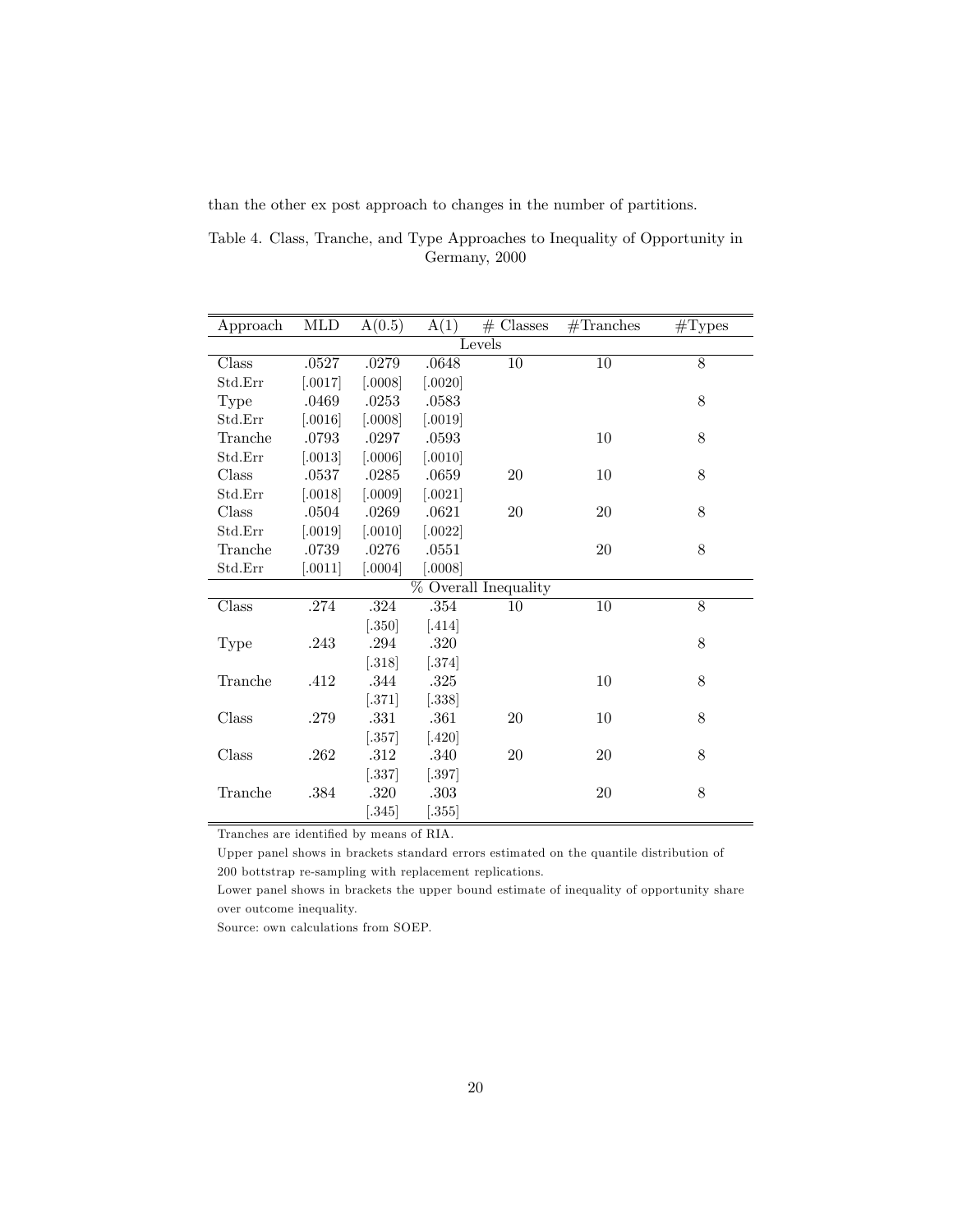#### 7.3.2 Inequality of Opportunity over time in Germany.

In spite of the differences between the three approaches at a point in time reported in Table 4, Table 5 shows that over time all approaches (and all three inequality indices, with only two exceptions<sup>11</sup>) order the three distributions the same way. There is larger inequality of opportunity in 2005, followed by 2010 and 2000. Notice that this result is consistent with our partial orderings results reported above.

The bottom panel of Table 5 shows that contrary to the observed trend in overall labor income inequality, over the first decade of the century, inequality of opportunity accounts for a smaller share of overall inequality.

| Approach                                                                                           | 2000                                                                                             | 2005                                                                                       | 2010                                                                                                                     | Order                                               |
|----------------------------------------------------------------------------------------------------|--------------------------------------------------------------------------------------------------|--------------------------------------------------------------------------------------------|--------------------------------------------------------------------------------------------------------------------------|-----------------------------------------------------|
|                                                                                                    |                                                                                                  |                                                                                            |                                                                                                                          |                                                     |
|                                                                                                    |                                                                                                  |                                                                                            | MLD                                                                                                                      |                                                     |
|                                                                                                    |                                                                                                  |                                                                                            | Levels                                                                                                                   |                                                     |
| Class                                                                                              | .0527                                                                                            | .0661                                                                                      | .0607                                                                                                                    | (2,3,1)                                             |
| Std.Err                                                                                            | [.0017]                                                                                          | [.0028]                                                                                    | [.0028]                                                                                                                  |                                                     |
| Type                                                                                               | .0469                                                                                            | .0563                                                                                      | .0471                                                                                                                    | (2,3,1)                                             |
| Std.Err                                                                                            | [.0016]                                                                                          | [.0025]                                                                                    | [.0024]                                                                                                                  |                                                     |
| Tranche                                                                                            | .0793                                                                                            | .0918                                                                                      | .0854                                                                                                                    | (2,3,1)                                             |
| Std.Err                                                                                            | [.0013]                                                                                          | [.0016]                                                                                    | [.0016]                                                                                                                  |                                                     |
|                                                                                                    |                                                                                                  |                                                                                            | % Overall Inequality                                                                                                     |                                                     |
| Class                                                                                              | .274                                                                                             | .269                                                                                       | .238                                                                                                                     | (1,2,3)                                             |
| Type                                                                                               | .243                                                                                             | .229                                                                                       | .184                                                                                                                     | (1, 2, 3)                                           |
| Tranche                                                                                            | .412                                                                                             | .374                                                                                       | .335                                                                                                                     | (1,2,3)                                             |
|                                                                                                    |                                                                                                  |                                                                                            | ATKINSON $(0.5)$                                                                                                         |                                                     |
|                                                                                                    |                                                                                                  |                                                                                            | Levels                                                                                                                   |                                                     |
| Class                                                                                              | .0279                                                                                            | .0340                                                                                      | .0316                                                                                                                    | (2,3,1)                                             |
| Std.Err                                                                                            | [.0008]                                                                                          | [.0013]                                                                                    | [.0013]                                                                                                                  |                                                     |
| Type                                                                                               | .0253                                                                                            | .0297                                                                                      | .0258                                                                                                                    | (2,3,1)                                             |
| Std.Err                                                                                            | [.0008]                                                                                          | [.0012]                                                                                    | [.0012]                                                                                                                  |                                                     |
| Tranche                                                                                            | .0297                                                                                            | .0371                                                                                      | .0337                                                                                                                    | (2,3,1)                                             |
| Std.Err                                                                                            | [.0006]                                                                                          | [.0010]                                                                                    | [.0011]                                                                                                                  |                                                     |
|                                                                                                    |                                                                                                  |                                                                                            | % Overall Inequality                                                                                                     |                                                     |
| Class                                                                                              | .324                                                                                             | .306                                                                                       | .277                                                                                                                     | (1,2,3)                                             |
| Std.Err                                                                                            | $[.350]$                                                                                         | [.338]                                                                                     | $[.307]$                                                                                                                 |                                                     |
| Type                                                                                               | .294                                                                                             | .268                                                                                       | .227                                                                                                                     | (1,2,3)                                             |
| Std.Err                                                                                            | [.318]                                                                                           | $[.296]$                                                                                   | $[.252]$                                                                                                                 |                                                     |
| Tranche                                                                                            | .344                                                                                             | .334                                                                                       | .295                                                                                                                     | (1,2,3)                                             |
| Std.Err                                                                                            | $-.371]$                                                                                         | $-.367]$                                                                                   | $[.326]$                                                                                                                 |                                                     |
|                                                                                                    |                                                                                                  |                                                                                            | ATKINSON (1)                                                                                                             |                                                     |
|                                                                                                    |                                                                                                  |                                                                                            | Levels                                                                                                                   |                                                     |
| Class                                                                                              | .0648                                                                                            | .0759                                                                                      | .0710                                                                                                                    | (2,3,1)                                             |
| Std.Err                                                                                            | $[.0020]$                                                                                        | [.0026]                                                                                    | [.0027]                                                                                                                  |                                                     |
|                                                                                                    |                                                                                                  |                                                                                            |                                                                                                                          |                                                     |
|                                                                                                    |                                                                                                  |                                                                                            |                                                                                                                          |                                                     |
|                                                                                                    |                                                                                                  |                                                                                            |                                                                                                                          |                                                     |
|                                                                                                    |                                                                                                  |                                                                                            |                                                                                                                          |                                                     |
|                                                                                                    |                                                                                                  |                                                                                            |                                                                                                                          |                                                     |
|                                                                                                    |                                                                                                  |                                                                                            |                                                                                                                          |                                                     |
|                                                                                                    |                                                                                                  |                                                                                            |                                                                                                                          |                                                     |
|                                                                                                    |                                                                                                  |                                                                                            |                                                                                                                          |                                                     |
|                                                                                                    |                                                                                                  |                                                                                            |                                                                                                                          |                                                     |
|                                                                                                    |                                                                                                  |                                                                                            |                                                                                                                          |                                                     |
|                                                                                                    |                                                                                                  |                                                                                            |                                                                                                                          |                                                     |
| Type<br>Std.Err<br>Tranche<br>Std.Err<br>Class<br>Std.Err<br>Type<br>Std.Err<br>Tranche<br>Std.Err | .0583<br>$[.0019]$<br>.0593<br>$[.0010]$<br>.354<br>$[.414]$<br>.320<br>[.374]<br>.325<br>[.380] | .0653<br>[.0026]<br>.0718<br>[.0017]<br>.331<br>[.402]<br>.287<br>[.351]<br>.313<br>[.381] | .0567<br>[.0026]<br>.0651<br>[.0018]<br>% Overall Inequality<br>.299<br>$[.367]$<br>.241<br>$[.296]$<br>.275<br>$[.339]$ | (2,1,3)<br>(2,3,1)<br>(1,2,3)<br>(1,2,3)<br>(1,2,3) |

Table 5. Class, Tranche, and Type Approaches to Inequality of Opportunity in Germany over time

Tranches are identified by means of RIA.

Upper panel shows in brackets standard errors estimated on the quantile distribution of 200 bottstrap re-sampling with replacement replications. Lower panel shows in brackets the upper bound estimate of inequality of opportunity share over outcome inequality. Source: own calculations from SOEP.

<sup>11</sup> The two exceptions have to do with the type approach, when using  $A(1)$  and MLD  $-$  the small difference in point MLD estimates is not statistically significant (see Table A3).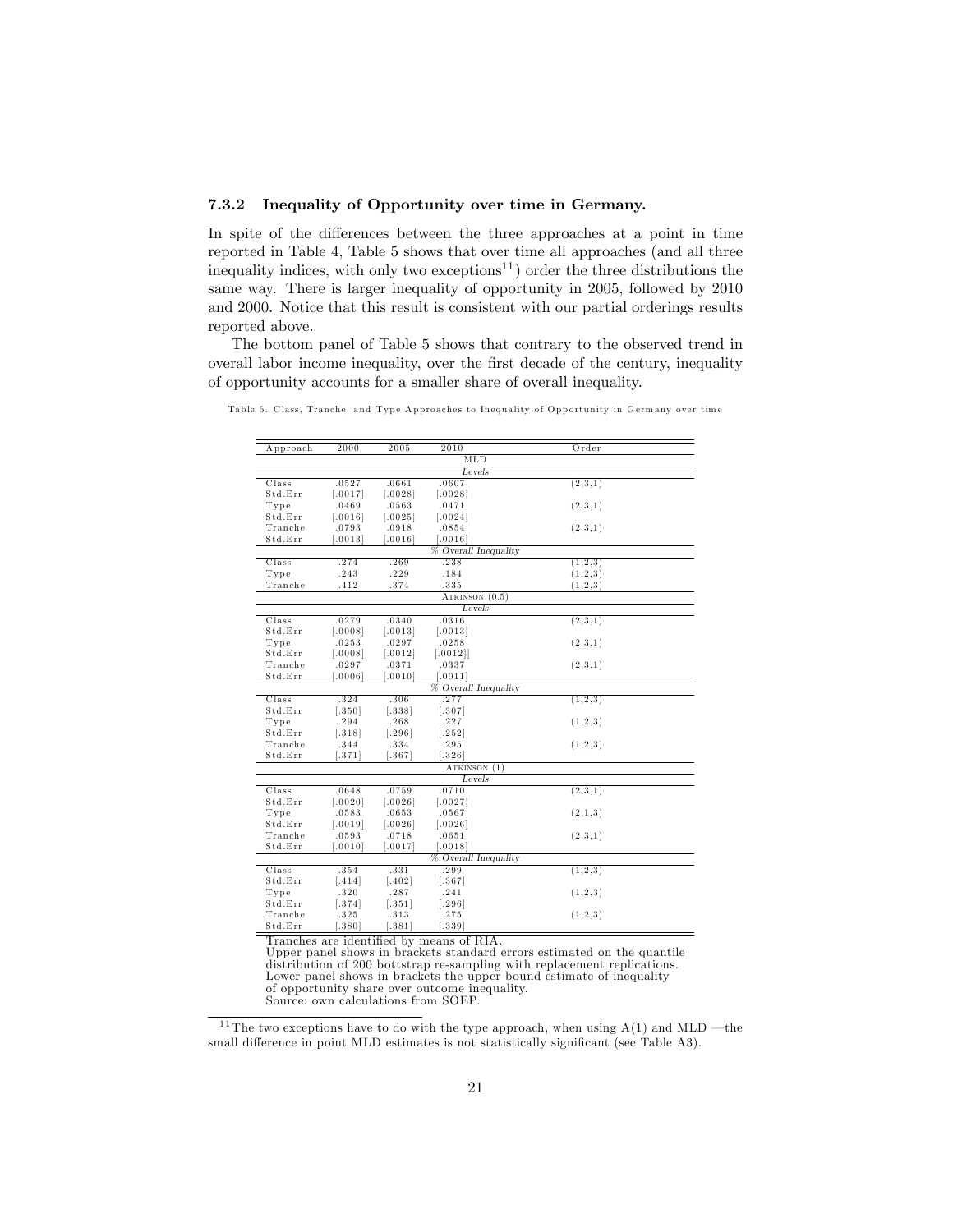## 8 Concluding remarks

In this paper we have proposed new ex post opportunity egalitarian criteria which, different from existing ones, explicitly recognize the interplay between circumstances and effort. We have characterized them axiomatically and we have also proposed some scalar measures which are inspired by such criteria. We have shown that our ex post criteria are mostly obtained from "seemingly" ex ante properties.

Then we have applied our new criteria to measuring inequality of opportunity in Germany, by using the German Socio-Economic Panel (SOEP) for the first decade of the 2000s.

Our results show that the new approach does yield different point estimates of inequality of opportunity with respect to the existing ex ante and the ex post approaches, both in absolute levels and as percentage of outcome inequality. However, the ordering of the three approaches crucially depends on the number of types, tranches, and classes. The class approach also reacts differently than the other ex post approach to changes in the number of partitions.

We trust that the new tools introduced in this paper can help to shed new light on the analysis of opportunity inequality in different countries and different context. The paper opens new routes of research. From a theoretical perspective, the next step would consist in characterizing axiomatically the scalar measures proposed in the paper. From the empirical perspective a richer cross countries empirical investigation could help to appreciate the comparative advantage of our proposed approach with respect to the existing ones. These extensions are left for future research.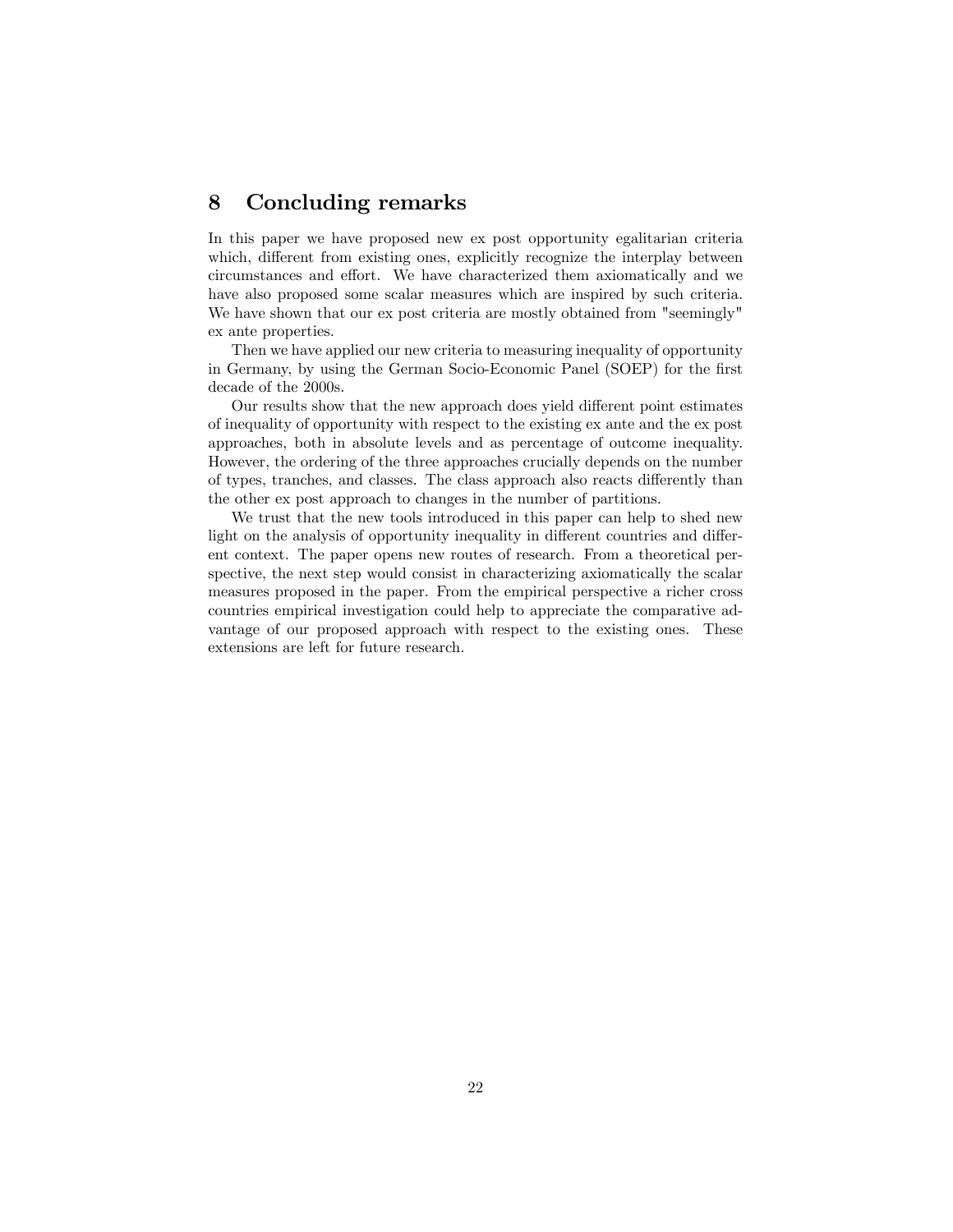## References

Aaberge, R., Mogstad, M., Peragine, V. (2011). Measuring long-term inequality of opportunity, Journal of Public Economics, 95, 193-204.

Bourguignon, F., Ferreira, F.H.G., MenÈndez, M. (2007). Inequality of opportunity in Brazil, Review of Income and Wealth, 53(4), 585-18.

Brunori, P., Ferreira, F.H.G., Peragine, V. (2013), Inequality of opportunity, income inequality and mobility: some international comparisons, in E. Paus (ed.), Getting Development Right: Structural Transformation, Inclusion and Sustainability in the Post-Crisis Era, London: Palgrave Macmillan.

Checchi, D., Peragine, V. (2010). Inequality of opportunity in Italy, Journal of Economic Inequality, 8(4), 429-450.

Checchi D., Peragine, V. and Serlenga,L. (2010). Fair and unfair income inequalities in Europe. IZA Discussion Paper No. 5025. Bonn.

Corneo, G., Zmerli, S., Pollak, R. (2014). Germany: Rising inequality and the transformation of Rhine capitalism, in Nolan et al. (eds.), Changing Inequalities & Societal Impacts in Rich Countries, Oxford: Oxford University Press.

Ferreira, F.H.G., Gignoux, J. (2011). The measurement of inequality of opportunity: theory and an application to Latin America, Review of Income and Wealth, 57(4), 622-657.

Ferreira, F.H.G., Peragine, V. (2015). Individual responsibility and equality of opportunity, in M. Adler and M. Fleurbaey (eds.), Handbook of Well Being and Public Policy, Oxford: Oxford University Press.

Fleurbaey, M. (2008). Fairness, Responsibility and Welfare, Oxford: Oxford University Press.

Fleurbaey, M., Peragine, V. (2013). Ex ante versus ex post equality of opportunity, Economica, 80(317), 118-30.

LeFranc, A., Pistolesi, N., Trannoy, A. (2008). Inequality of opportunities vs. inequality of outcomes: Are Western societies all alike?, Review of Income and Wealth, 54(4), 513-46.

Peragine, V. (2002). Opportunity egalitarianism and income inequality: The rank-dependent approach, Mathematical Social Sciences, 44, 45-64.

Peragine, V., Palmisano, F., Brunori, P. (2014). Economic growth and equality of opportunity, World Bank Economic Review, 28(2), 247-281.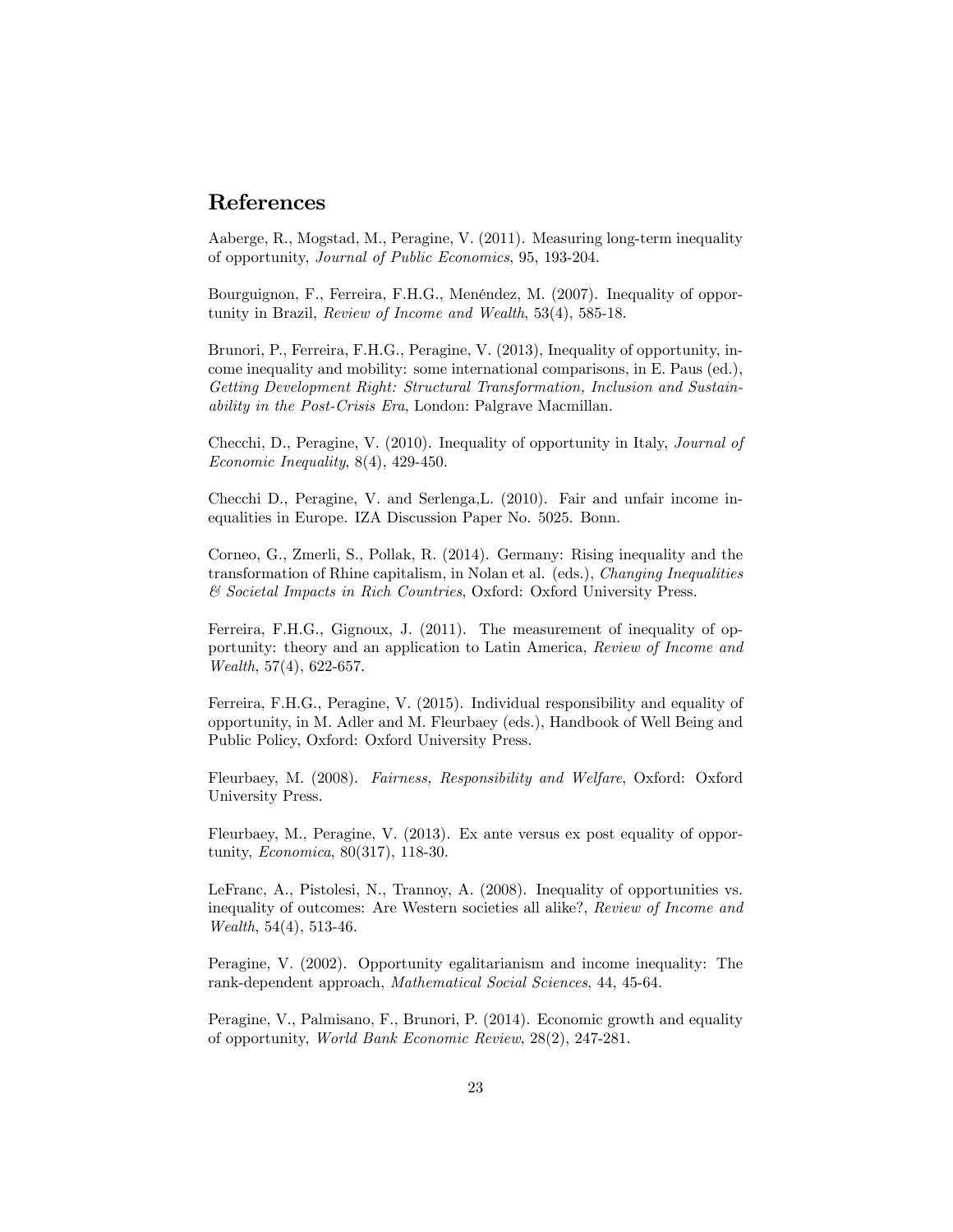Peragine, V., Serlenga, L. (2008). Higher education and equality of opportunity in Italy, in J. Bishop and B. Zheng (eds.), Research on Economic Inequality, 16, 67-97.

Ramos, X., Van de gaer, D. (2015). Approaches to inequality of opportunity: Principles, measures and evidence, Journal of Economic Surveys, DOI: 10.1111/joes.12121.

Roemer J.E. (1993). A pragmatic theory of responsibility for the egalitarian planner. Philosophy and Public Affairs, 22, 146-166.

Roemer, J.E. (1998). Equality of Opportunity, Cambridge, MA: Harvard University Press.

Roemer, J.E., A. Trannoy (2015). Equality of opportunity, in A.B. Atkinson and F. Bourguignon (eds). Handbook of Income Distribution, vol.2B, Amsterdam: North Holland.

Van de Gaer, D. (1993). Equality of Opportunity and Investment in Human Capital, Ph.D. Dissertation, Katholieke Universiteit Leuven, Belgium.

Wagner, G.G., Joachim, R.F., Schupp, J. (2007). The German Socio-Economic Panel Study (SOEP) – Scope, evolution and enhancements, Schmollers Jahrbuch: Journal of Applied Social Science Studies / Zeitschrift für Wirtschafts und Sozialwissenschaften, 127(1), 139-169.

World Bank (2006). World Development Report 2006: Equity and Development, Washington, DC: World Bank.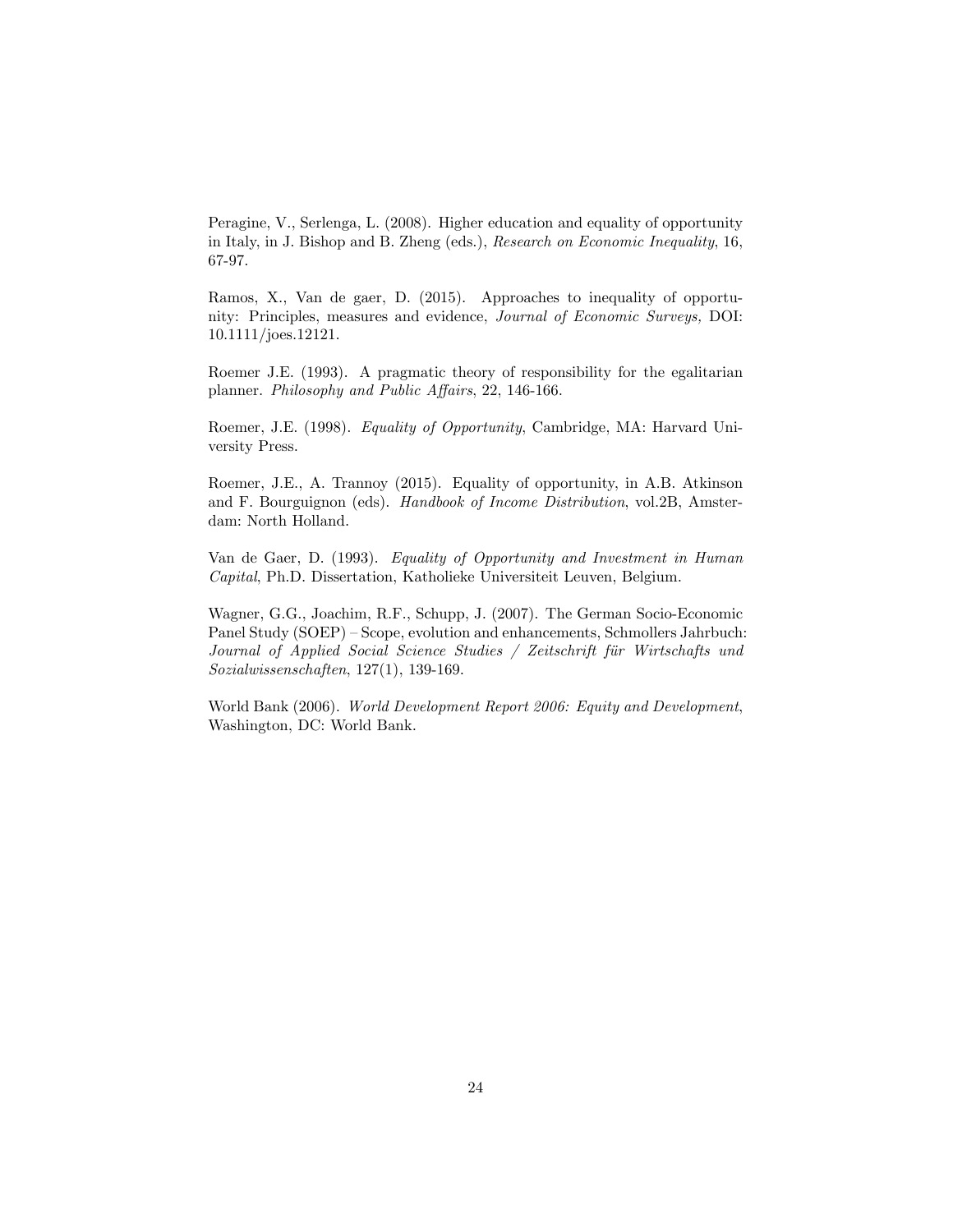| 8.1 Appendix. Are inequality differences over time/across |  |
|-----------------------------------------------------------|--|
| approaches statistically significant?                     |  |

Table A1. Are inequality differences over time statistically significant? Germany, 2000, 2005, 2010

|      | MLD<br>a |      |      | 0.5<br>А |      |      | А<br>с      |      |  |
|------|----------|------|------|----------|------|------|-------------|------|--|
|      | 2000     | 2005 |      | 2000     | 2005 |      | <b>2000</b> | 2005 |  |
| 2005 | ∗        |      | 2005 | $\ast$   |      | 2005 | ∗           |      |  |
| 2010 | ∗        | -∗   | 2010 | ∗        | ∗    | 2010 | ∗           | ∗    |  |

 $\Rightarrow$  denotes that inequality at year r is larger than inequality at year c in cell (r,c).

 $*$  denotes that inequality difference is statistically significant at 1%.

Source: own calculations from SOEP.

| Table A2. Are inequality of opportunity differences across approaches |
|-----------------------------------------------------------------------|
| statistically significant? Germany, 2000, 2005, 2010                  |

|             |                    |           |             | <b>YEAR 2000</b>                                      |             |             |                                         |         |
|-------------|--------------------|-----------|-------------|-------------------------------------------------------|-------------|-------------|-----------------------------------------|---------|
| a)          | <b>MLD</b>         |           | (b)         | A(0.5)                                                |             |             | A(1)<br>$\epsilon$ )                    |         |
|             | Class              | Type      |             | Class                                                 | Type        |             | Class                                   | Type    |
| <b>Type</b> | $\overline{<}^*$   |           | Type        | $<\,^*$                                               |             | Type        | $<\,^*$                                 |         |
| Tranche     | $>$ *              | $>^{\,*}$ | Tranche     | $>$ *                                                 | $>$ *       | Tranche     | $<\,^*$                                 | $\lt^*$ |
|             |                    |           |             |                                                       |             |             |                                         |         |
|             |                    |           |             | <b>YEAR 2005</b>                                      |             |             |                                         |         |
| a)          | <b>MLD</b>         |           | (b)         | A(0.5)                                                |             |             | A(1)<br>$\mathbf{c}$ )                  |         |
|             | Class              | Type      |             | Class                                                 | <b>Type</b> |             | Class                                   | Type    |
| Type        | $\ast$<br>$\,<\,$  |           | <b>Type</b> | $\ast$<br>$\,<\,$                                     |             | <b>Type</b> | $\ast$<br>$\lt$                         |         |
| Tranche     | $>$ *              | $>^*$     | Tranche     | $>$ *                                                 | $>$ *       | Tranche     | $<\,^*$                                 | $<\,^*$ |
|             |                    |           |             |                                                       |             |             |                                         |         |
|             |                    |           |             | YEAR 2010                                             |             |             |                                         |         |
| a)          | $ML\overline{D}$   |           | (b)         | A(0.5)                                                |             |             | A(1)<br>$\mathbf{c}$ )                  |         |
|             | Class              | Type      |             | Class                                                 | Type        |             | $\rm Class$                             | Type    |
| Type        | $<^{\overline{*}}$ |           | Type        | $<^{\overline{\phantom{m}}\hspace{-.1em}\phantom{m}}$ |             | Type        | $<^{\overline{\phantom{m}}\phantom{m}}$ |         |
| Tranche     | $>^{\ast}$         | $>^{\,*}$ | Tranche     | $\ast$<br>$\geq$                                      | $>^{\ast}$  | Tranche     | $<\,^*$                                 | $<\,^*$ |

'>' ('<') denotes that the inequality of opportunity approach indicated by the row (Type, Tranche) yields larger (lower) inequaity than the approach indicated by the column (Class, Type).

 $*$  denotes that inequality difference is statistically significant at  $1\%$ .

Source: own calculations from SOEP.